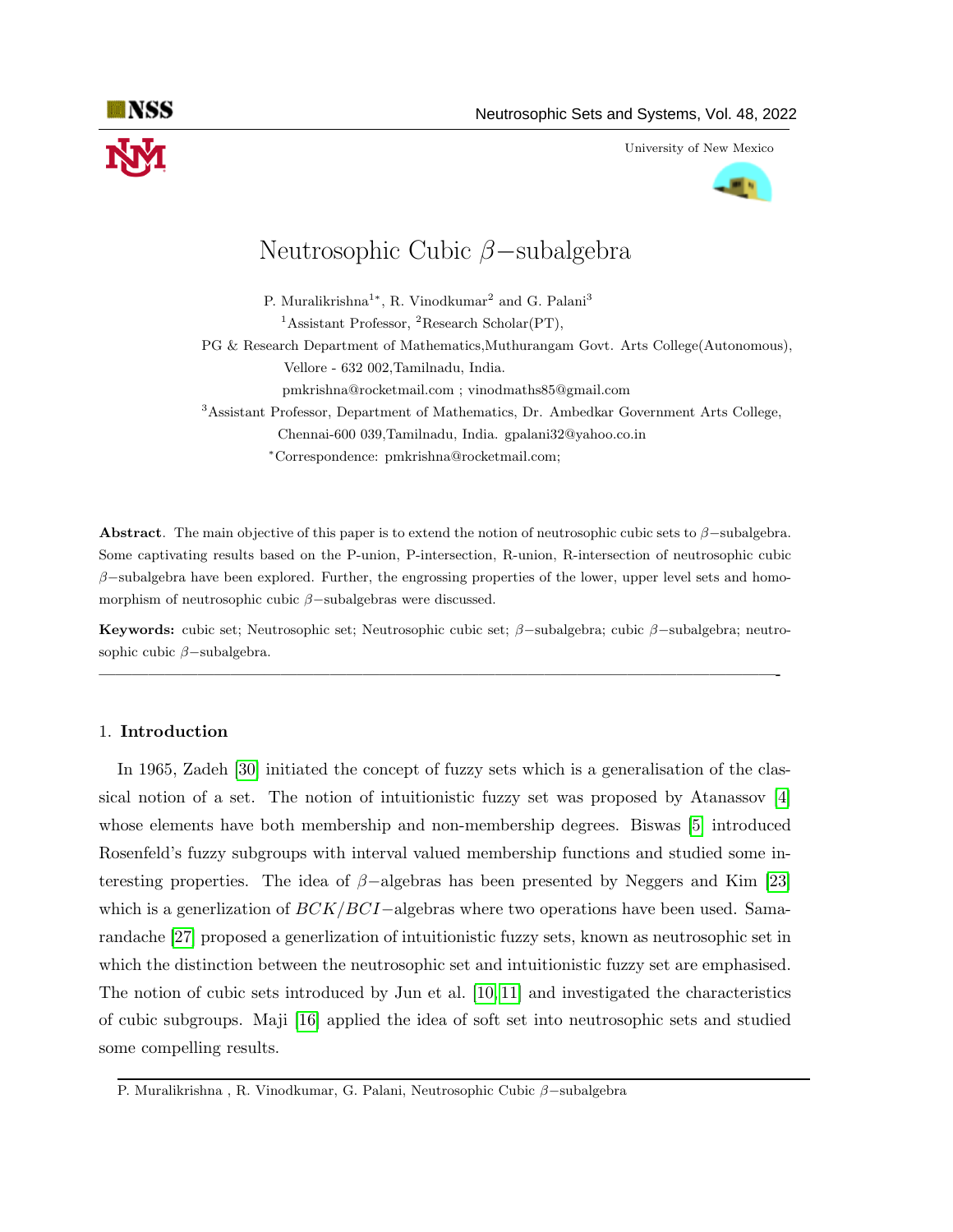The thought of fuzzy  $\beta$ –subalgebras originated by Ansari et al. [\[3\]](#page-14-2) and relevant results have been examined. The attributes on intuitionistic fuzzy  $\beta$ –subalgebras were presented by Sujatha et al. [\[28\]](#page-15-7). Iqbal et al. [\[9\]](#page-15-8) developed the idea of neutrosophic cubic subalgebras and ideals of B-algebras. The concept of neutrosophic cubic sets initiated by Jun et al. [\[12\]](#page-15-9), [\[13\]](#page-15-10), [\[14\]](#page-15-11) and they have extended notion of neutrosophic subalgebras set to several types of BCK/BCI−algebras. Moreover, the applications of cubic interval valued intuitionistic fuzzy sets in BCK/BCI−algebras were provided. Hemavathi et al. [\[8\]](#page-14-3) expressed the characteristics on interval valued intuitionistic fuzzy  $\beta$ –subalgebras. Made an approach on normed linear space using neutrosophic sets by Muralikrishna et al. [\[20\]](#page-15-12) and examined the fascinating results.

The notion of BMBJ- neutrosophic aubalgebra in BCK/BCI–algebras presented by Bordbar et al. [\[6\]](#page-14-4) and provided some engrossing results. Ajay et al. [\[1\]](#page-14-5) discussed about neutrosophic cubic fuzzy dombi hamy mean operators with application to multi-criteria decision making. Akbar Razaei et al. [\[2\]](#page-14-6) initiated the thought of neutrosophic triplet of BI−algebras and relevant results have been studied. Neutrosophic logic theory and applications were developed by Eman AboEIHamd et al. [\[7\]](#page-14-7). Some aspects on cubic fuzzy  $\beta$ -subalgebra of  $\beta$ - algebra were discussed by Muralikrishna et al. [\[21\]](#page-15-13). Mohsin Khalid et al [\[17\]](#page-15-14), [\[18\]](#page-15-15), [\[19\]](#page-15-16) interpreted the concept of translation and multiplication of neutrosophic cubic set and also introduced the notion of  $T - MBJ$ neutrosophic set under M-subalgebra. Moreover, the authors described the properties of T−neutrosophic cubic set on BF−algebra. Some special characteristics of neutrosophic vague binary BCK/BCI−algebra were discussed by Remya et al. [\[26\]](#page-15-17). Nanthini et al. [\[22\]](#page-15-18) initiated the idea of interval valued neutrosophic topological spaces and relevant results have been examined.Diagnosing psychiatric disorder using neutrosophic soft set and its application presented deliberately by Veerappan Chinnadurai et al. [\[29\]](#page-15-19). Rajab Ali Borsooei et al. [\[25\]](#page-15-20) intended to develop the polarity of generalized neutrosophic subalgebras in  $BCK/BCI$ −algebras. Johnson Awolola [\[15\]](#page-15-21) introduced the concept of  $\alpha$ −level sets of neutrosophic set and investigated few of its associated properties. Prakasam Muralikrishna et al. [\[24\]](#page-15-22) applied the concept of  $\beta$ -ideal into MBJ-neutrosophic set and investigated some engrossing results. With all these inspiration, this paper provides the study of neutrosophic cubic  $\beta$ –subalgebra. This work is organized into the following sections: Section 1 provides the introduction and section 2 presents the existing definitions required for this study. Section 3 deals the concept of neutrosophic cubic  $\beta$ –subalgebra, section 4 describes the characteristics on homomorphism of neutrosophic cubic  $\beta$ –subalgebra and section 5 gives the conclusion and future scope of the work.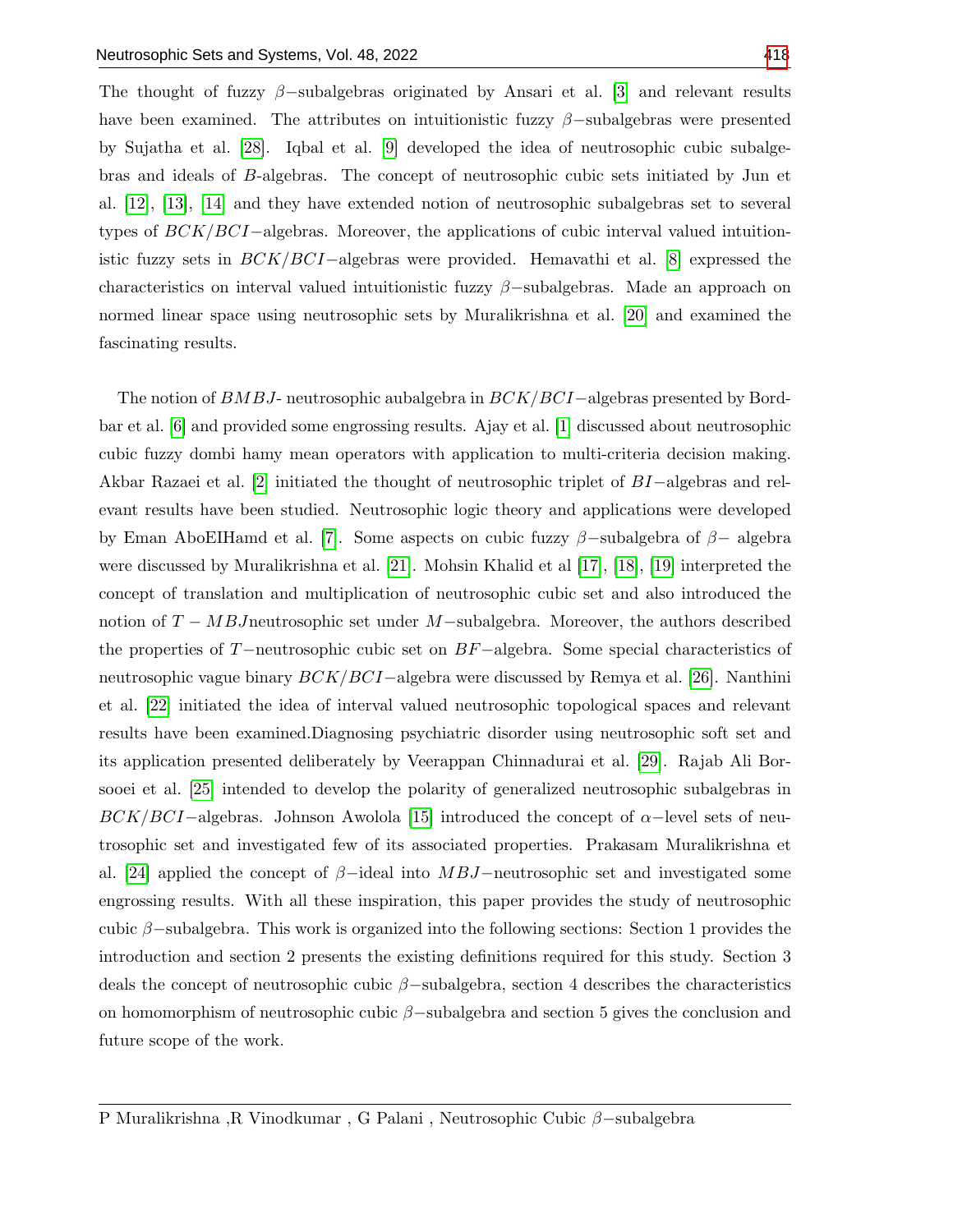#### 2. Preliminaries

This section provides the necessary definitions and examples required for the work.

**Definition 2.1.** A fuzzy set in a universal set X is defined as  $\zeta : X \to [0,1]$ . For each element  $x \in X$ ,  $\zeta(x)$  is called the membership value of x.

**Definition 2.2.** If  $\zeta_1$  and  $\zeta_2$  are fuzzy sets in X, then the union of  $\zeta_1$  and  $\zeta_2$ , denoted by  $\zeta_1 \cup \zeta_2$  is defined by,  $(\zeta_1 \cup \zeta_2)(x) = max{\zeta_1(x), \zeta_2(x)} \ \forall \ x \in X.$ 

**Definition 2.3.** If  $\zeta_1$  and  $\zeta_2$  are fuzzy sets in X, then the intersection of  $\zeta_1$  and  $\zeta_2$ , denoted by  $\zeta_1 \cap \zeta_2$  is defined by,  $(\zeta_1 \cap \zeta_2)(x) = min{\zeta_1(x), \zeta_2(x)} \ \forall \ x \in X$ .

**Definition 2.4.** Let  $\zeta$  be a fuzzy set of X. for any  $\delta \in [0,1]$ , the set  $\zeta^{\delta} = \{x \in X/\zeta(x) \geq \delta\}$ is called an upper level subset of  $\zeta$ . The level subset  $\zeta^{\delta}$  of a fuzzy set  $\zeta$  is a crisp subset of the set  $X$ .

**Definition 2.5.** Let  $\zeta$  be a fuzzy set of X. For  $\delta \in [0,1]$ , the set  $\zeta_{\delta} = \{x \in X : \zeta(x) \leq \delta\}$  is called a lower level subsets of  $\zeta$ .

**Definition 2.6.** The supremum property of the fuzzy set  $\zeta$  for the subset A in X is defined as  $\zeta(a_0) = \sup_{a \in A} \zeta(a)$  if there exist  $a, a_0 \in A$ .

**Definition 2.7.** Let  $D[0,1]$  denote the family of all closed sub intervals of  $[0,1]$ . Consider two elements  $D_1, D_2 \in D[0, 1]$ . If  $D_1 = [a_1, b_1]$  and  $D_2 = [a_2, b_2]$ , then  $rmax(D_1, D_2) = [max(a_1, a_2), max(b_1, b_2)]$  which is denoted by  $D_1 \setminus T D_2$  and  $rmin(D_1, D_2) =$  $[min(a_1, a_2), min(b_1, b_2)]$  which is denoted by  $D_1 \bigwedge^r D_2$ .

Thus if  $D_i = [a_i, b_i] \in D[0, 1]$  for  $i=1, 2, 3...$   $rsup_i(D_i) = [sup_i(a_i), sup_i(b_i)],$  i.e.  $\bigvee_i^r D_i =$  $[\bigvee_i a_i, \bigvee_i b_i]$ . Similarly  $rinf_i(D_i) = [inf_i(a_i), inf_i(b_i)]$  i.e  $\bigwedge_i^r D_i = [\bigwedge_i a_i, \bigwedge_i b_i]$ . Now  $D_1 \geq D_2$ iff  $a_1 \ge a_2$  and  $b_1 \ge b_2$ . Similarly the relations  $D_1 \le D_2$  and  $D_1 = D_2$  are defined.

**Definition 2.8.** An interval valued fuzzy set  $A$  defined on  $X$  is given by  $A=\{(x,[\zeta_A^L(x),\zeta_A^U(x)])\}\ \forall\ x\in X$  (briefly denoted by  $A=[\zeta_A^L,\zeta_A^U]$ ), where  $\zeta_A^L$  and  $\zeta_A^U$  are two fuzzy sets in X such that  $\zeta_A^L(x) \leq \sigma_A^U(x) \forall x \in X$ . Let  $\overline{\zeta}_A(x) = [\zeta_A^L(x), \zeta_A^U(x)] \forall x \in X$ and let  $D[0,1]$  denotes the family of all closed sub intervals of [0,1]. If  $\zeta_A^L(x) = \zeta_A^U(x) = c$ , say, where  $0 \leq c \leq 1$ , then  $\overline{\zeta}_A(x) = [c, c]$  also for the sake of convenience, to belong to  $D[0, 1]$ . Thus  $\overline{\zeta}_A(x) \in D[0,1]$   $\forall x \in X$ , and therefore the interval valued fuzzy set A is given by  $A = \{(x, \overline{\zeta}_A(x))\} \ \forall \ x \in X, \text{ where } \overline{\zeta}_A : X \to D[0, 1].$ 

Now let us define what is known as *refined mimimum(rmin)* of two elements in  $D[0,1]$ . Let us define the symbols "  $\geq$  ", "  $\leq$  ", and " = " in case of two elements in  $D[0,1]$ . Consider two elements  $D_1 := [a_1, b_1]$  and  $D_2 := [a_2, b_2] \in D[0, 1]$ . Then  $\text{rmin}(D_1, D_2)$ 

P Muralikrishna ,R Vinodkumar , G Palani , Neutrosophic Cubic β−subalgebra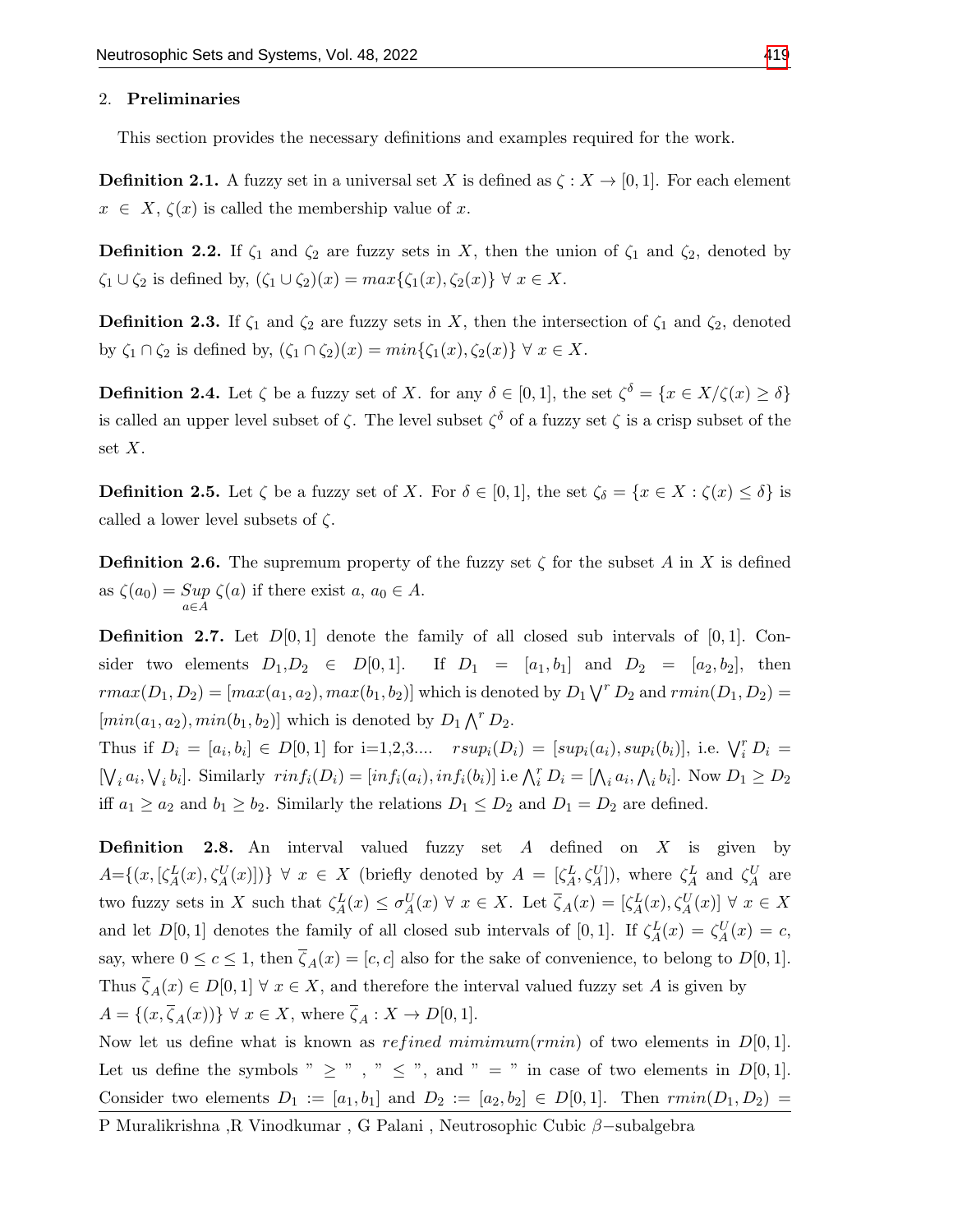$[min\{a_1, a_2\}, min\{b_1, b_2\}]; D_1 \geq D_2$  if and only if  $a_1 \geq a_2$ ,  $b_1 \geq b_2$ ; Similarly,  $D_1 \leq D_2$  and  $D_1 = D_2.$ 

Definition 2.9. An Intuitionistic fuzzy set (IFS) in a nonempty set X is defined by  $A=\{\langle x,\zeta_A(x),\eta_A(x)\rangle/x\in X\}$  where  $\zeta_A: X\to [0,1]$  is a membership function of A and  $\eta_A: X \to [0,1]$  is a non membership function of A satisfying  $0 \le \zeta_A(x) + \eta_A(x) \le 1 \ \forall x \in X$ .

**Definition 2.10.** An intuitionistic fuzzy set  $A$  is said to have sup-inf property if for any subset T of X there exists  $x_0 \in T$  such that  $\zeta_A(x_0) = \sup_{x \in T} \zeta_A(x)$  and  $\eta_A(x_0) = \inf_{x \in T} \eta_A(x)$ .

**Definition 2.11.** A  $\beta$ - algebra is a non-empty set X with a constant 0 and two binary operations + and − satisfying the following axioms:

(i)  $x - 0 = x$  $(ii)$   $(0 - x) + x = 0$ (iii)  $(x - y) - z = x - (z + y) \forall x, y, z \in X$ .

**Example 2.12.** The following Cayley table shows  $(X = \{0, 1, 2, 3\}, +, -, 0)$  is a  $\beta$ -algebra.

Table 1. β-algebra

|   | $+ 0 1 2 3$                     |  |  |              | 0 <sup>1</sup> | $1 \mid 2 \mid 3$             |  |
|---|---------------------------------|--|--|--------------|----------------|-------------------------------|--|
| 0 | 0 1 2 3                         |  |  |              |                | 0   2   1   3                 |  |
|   | 1   1   3   0   2               |  |  | $\mathbf{1}$ |                | 1   0   3   2                 |  |
|   | 2   2   0   3   1               |  |  |              |                | $2 \mid 2 \mid 3 \mid 0 \mid$ |  |
|   | $3 \mid 3 \mid 2 \mid 1 \mid 0$ |  |  |              |                | 3   3   1   2   0             |  |

**Definition 2.13.** A non empty subset A of a  $\beta$ -algebra  $(X, +, -, 0)$  is called a  $\beta$ -subalgebra of  $X$ , if

(i)  $x + y \in A$  and (ii)  $x - y \in A \ \forall x, y \in A$ .

**Definition 2.14.** Let X be a non empty set. By a cubic set in X we mean a structure

$$
C = \{ \langle x, \overline{\zeta}_C(x), \eta_C(x) \rangle : x \in X \}
$$

in which  $\zeta_C$  is an interval valued fuzzy set in X and  $\eta_C$  is a fuzzy set in X.

**Definition 2.15.** Let  $A = \{ \langle x, \overline{\zeta}_A(x), \eta_A(x) \rangle : x \in X \}$  and  $B = \{ \langle x, \overline{\zeta}_B(x), \eta_B(x) \rangle : x \in X \}$ be two cubic sets on X, then the intersection of A and B denoted by  $A \cap B$  is defined by  $A \cap B = \{ \langle x, \overline{\zeta}_{A \cap B}(x), \eta_{A \cap B}(x) \rangle \} = \{ \langle x, rmin\{\zeta_A(x), \zeta_B(x)\}, max(\eta_A(x), \eta_B(x)), \rangle : x \in X \}.$ 

**Definition 2.16.** A cubic set  $C = \{\langle x, \overline{\zeta}_C(x), \eta_C(x)\rangle : x \in X\}$  is said to have rsup-inf property if for any subset T of X there exists  $x_0 \in T$  such that  $\zeta_C(x_0) = \sup_{x \in T} \zeta_C(x)$  and  $\eta_C(x_0) = \inf_{x \in T} \eta_C(x).$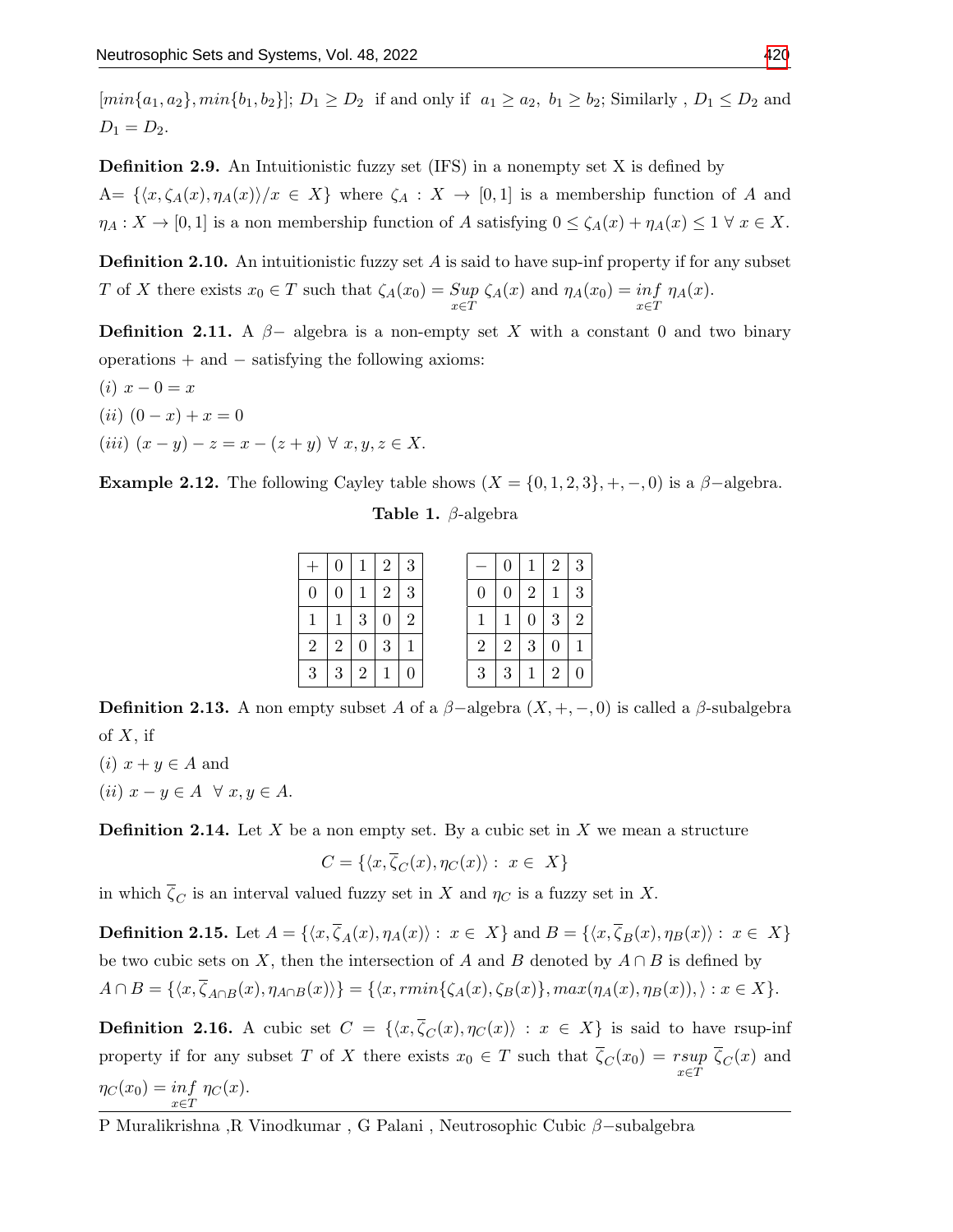**Definition 2.17.** Let  $C = \{\langle x, \overline{\zeta_C}(x), \eta_C(x)\rangle : x \in X\}$  be a cubic set in X. Then the set C is a cubic fuzzy  $\beta$  – subalgebra if it satisfies the following conditions. (i)  $\overline{\zeta}_C(x+y) \geq r \min\{\overline{\zeta}_C(x), \overline{\zeta}_C(y)\}\ \& \ \overline{\zeta}_C(x-y) \geq r \min\{\overline{\zeta}_C(x), \overline{\zeta}_C(y)\}\$ 

(ii)  $\eta_C(x+y) \leq max\{\eta_C(x), \eta_C(y)\}$  &  $\eta_C(x-y) \leq max\{\eta_C(x), \eta_C(y)\}$   $\forall x, y \in X$ .

**Definition 2.18.** A neutrosophic set in X is a structre of the form  $\Omega = \{x :$  $\omega_T(x), \omega_I(x), \omega_F(x) \rangle / x \in X$ . Where  $\omega_T : X \to [0,1]$  is a truth membership function,  $\omega_I : X \to [0,1]$  is a indeterminate membership function and  $\omega_F : X \to [0,1]$  is a false membership function.

**Definition 2.19.** An interval neutrosophic set in X is a structre of the form  $\Delta = \{\langle x :$  $\delta_T(x), \delta_I(x), \delta_F(x)/x \in X$  where  $\delta_T, \delta_I, \delta_F$  are interval valued fuzzy sets in X, which are called an interval truth membership function, an interval indeterminate membership function and an interval false membership function respectively.

**Definition 2.20.** Let X be a non-empty set. A neutrosophic cubic set is a pair  $C = (\Delta, \omega)$ where  $\Delta = \{x : \delta_T(x), \delta_I(x), \delta_F(x) / x \in X\}$  is interval valued neutrosophic set  $\Omega = \{\langle x : X \rangle : \delta_T(x), \delta_I(x) \in X\}$  $\omega_T(x), \Omega_I(x), \omega_F(x)/x \in X$ } is neutrosophic set. For our convenience, the neutrosophic cubic set will be denoted as  $C = (\delta_{T,I,F}, \omega_{T,I,F}) = \{\langle x, \delta_{T,I,F}(x), \omega_{T,I,F}(x) \rangle\}.$ 

**Definition 2.21.** Let f be a mapping from X to Y. If  $C = (\delta_{T,I,F}, \omega_{T,I,F})$  is neutrosophic cubic set of X. Then the image of C under f is denoted by  $f(C)$  and is defined as  $f(C) = \{\langle x, f_{rsup}(\delta_{T,I,F}), f_{inf}(\omega_{T,I,F}) \rangle / x \in X\}$ , where

$$
f_{rsup}(\delta_{T,I,F})(y) = \begin{cases} rsup & (\delta_{T,I,F})(x) : if f^{-1}(y) \neq \phi \\ \begin{bmatrix} i0,0 \end{bmatrix} & : Otherwise \end{cases}
$$

$$
f_{inf}(\omega_{T,I,F})(y) = \begin{cases} inf & (\omega_{T,I,F})(x) : if f^{-1}(y) \neq \phi \\ 1 & : Otherwise \end{cases}
$$

**Definition 2.22.** Let f be a mapping from X to Y. If  $C = (\delta_{T,I,F}, \omega_{T,I,F})$ is neutrosophic cubic set of  $X$ . Then the inverse image of  $C$  is defined as  $f^{-1}(C) = \{ \langle x, f_{rsup}(\delta_{T,I,F}), f_{inf}(\omega_{T,I,F}) \rangle / x \in X \},$  with  $f^{-1}(\delta_{T,I,F}(x)) = (\delta_{T,I,F}(f(x)))$  and  $f^{-1}(\omega_{T,I,F}(x) = (\omega_{T,I,F}(f(x))).$ 

**Definition 2.23.** For any  $C_i = (\Delta_i, \Omega_i)$ , where  $\Delta_i = \{ \langle x, \delta_{iT}(x), \delta_{iI}(x), \delta_{iF}(x) \rangle : x \in X \}$ and  $\Omega_i = \{ \langle x, \omega_{iT}(x), \omega_{iT}(x), \omega_{iF}(x) \rangle : x \in X \}$  for  $i \in k$ . P – union, P – intersection & R−union,R−intersection is defined respectively by

$$
P-\text{union: } \bigcup_{i\in k} C_i = \left(\bigcup_{i\in k} \Delta_i, \bigvee_{i\in k} \Omega_i\right)
$$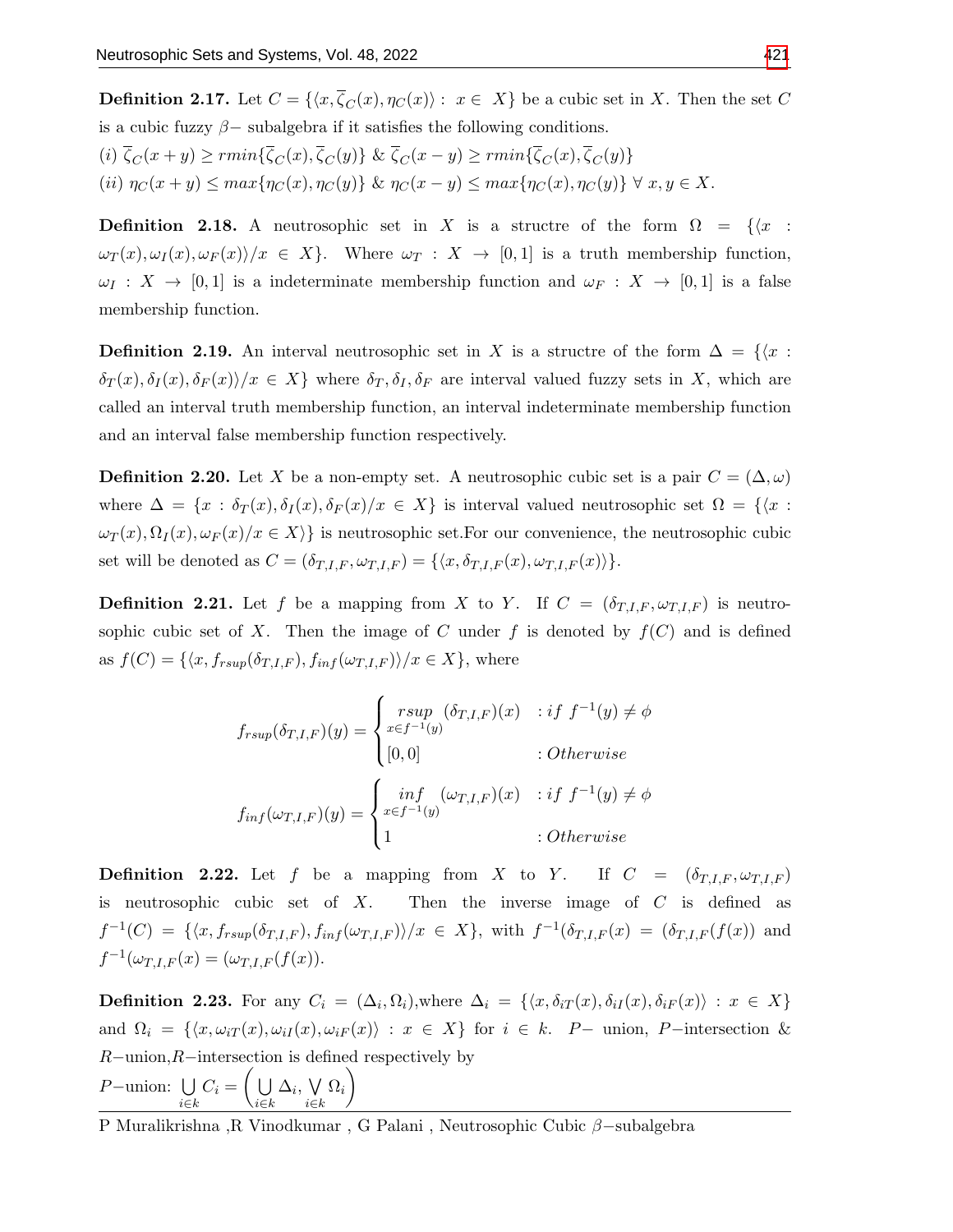$$
P-\text{intersection: } \bigcap_{i\in k} C_i = \left(\bigcap_{i\in k} \Delta_i, \bigwedge_{i\in k} \Omega_i\right)
$$
  
\n
$$
R-\text{union: } \bigcup_{i\in k} C_i = \left(\bigcup_{i\in k} \Delta_i, \bigwedge_{i\in k} \Omega_i\right)
$$
  
\n
$$
R-\text{intersection: } \bigcap_{i\in k} C_i = \left(\bigcap_{i\in k} \Delta_i, \bigvee_{i\in k} \Omega_i\right)
$$
  
\nwhere  
\n
$$
\bigcup_{i\in k} \Delta_i = \left\{\langle x; \left(\bigcup_{i\in k} \delta_{iT}\right)(x), \left(\bigcup_{i\in k} \delta_{iI}\right)(x), \left(\bigcup_{i\in k} \delta_{iF}\right)(x)\rangle x \in X\right\}
$$
  
\n
$$
\bigvee_{i\in k} \Omega_i = \left\{\langle x; \left(\bigvee_{i\in k} \omega_{iT}\right)(x), \left(\bigvee_{i\in k} \omega_{iI}\right)(x), \left(\bigvee_{i\in k} \omega_{iF}\right)(x)\rangle x \in X\right\}
$$
  
\n
$$
\bigcap_{i\in k} \Delta_i = \left\{\langle x; \left(\bigcap_{i\in k} \delta_{iT}\right)(x), \left(\bigcap_{i\in k} \delta_{iI}\right)(x), \left(\bigcap_{i\in k} \delta_{iF}\right)(x)\rangle x \in X\right\}
$$
  
\n
$$
\bigwedge_{i\in k} \Omega_i = \left\{\langle x; \left(\bigwedge_{i\in k} \omega_{iT}\right)(x), \left(\bigwedge_{i\in k} \omega_{iI}\right)(x), \left(\bigwedge_{i\in k} \omega_{iF}\right)(x)\rangle x \in X\right\}.
$$

**Definition 2.24.** Let C be a neutrosophic cubic set of X where  $C = (\delta_{T,I,F}, \omega_{T,I,F})$ . For  $[s_{T_1}, s_{T_2}], [s_{I_1}, s_{I_2}], [s_{F_1}, s_{F_2}] \in D[0, 1]$  and  $t_{T_1}, t_{T_1}, t_{F_1} \in [0, 1],$ 

the set  $U(\delta_{T,I,F}/[s_{T_1}, s_{T_2}], [s_{I_1}, s_{I_2}], [s_{F_1}, s_{F_2}] = \{x \in X/\delta_T(x) \geq [s_{T_1}, s_{T_2}], \delta_T(x) \geq$  $[s_{I_1}, s_{I_2}], \delta_T(x) \geq [s_{F_1}, s_{F_2}]$  is called upper  $([s_{T_1}, s_{T_2}], [s_{I_1}, s_{I_2}], [s_{F_1}, s_{F_2}])$ -level of C and  $L(\omega_{T,I,F}/(t_{T_1},t_{T_1},t_{F_1})) = \{x \in X/\omega_T(x) \leq t_{T_1}, \omega_I(x) \leq t_{I_1}, \omega_F(x) \leq t_{F_1} \text{ is called lower} \}$  $(t_{T_1}, t_{T_1}, t_{F_1})$ -level set of A.

For our convenience, we are introducing the new notion as

 $U(\delta_{T,I,F}/[S_{T,I,F_1},S_{T,I,F_2}] = \{x \in X/\delta_{T,I,F}(x) \geq [S_{T,I,F_1},S_{T,I,F_2}] \}$  is called upper  $[s_{T,I,F_1}, s_{T,I,F_2}]$ -level set of C and  $L(\omega_{T,I,F}/[t_{T,I,F_1}, t_{T,I,F_2}] = \{x \in X/\omega_{T,I,F}(x) \leq$  $[t_{T,I,F_1}, t_{T,I,F_2}]$ } is called lower  $t_{T,I,F_1}$ -level set of C.

## 3. Neutrosophic Cubic β− Subalgebra

This section introduces the notion of neutrosophic cubic  $\beta-$  subalgebra and discusses some engrossing results.

**Definition 3.1.**  $C = \{x, \Delta(x), \Omega(x)/x \in X\}$  be a neutrosophic cubic set in X. Then the set C is a neutrosophic cubic  $\beta$ –subalgebra if it satisfies the following conditions: NS1 :

 $\delta_T(x+y) \geq r \min\{\delta_T(x), \delta_T(y)\}\; \& \; \delta_T(x-y) \geq r \min\{\delta_T(x), \delta_T(y)\}$  $\delta_I(x+y) \geq r \min{\delta_I(x), \delta_I(y)}$  &  $\delta_I(x-y) \geq r \min{\delta_I(x), \delta_I(y)}$  $\delta_F(x+y) \geq r \min\{\delta_F(x),\delta_F(y)\}\&\delta_F(x-y) \geq r \min\{\delta_F(x),\delta_F(y)\}$ NS2:  $\omega_T(x+y) \leq max{\omega_T(x), \omega_T(y)}$  &  $\omega_T(x-y) \leq max{\omega_T(x), \omega_T(y)}$  $\omega_I(x + y) \leq max\{\omega_I(x), \omega_I(y)\}\; \& \; \omega_I(x - y) \leq max\{w_I(x), \omega_I(y)\}\;$  $\omega_F(x+y) \leq max{\omega_F(x), \omega_F(y)} \& \omega_F(x-y) \leq max{\omega_F(x), \omega_F(y)}$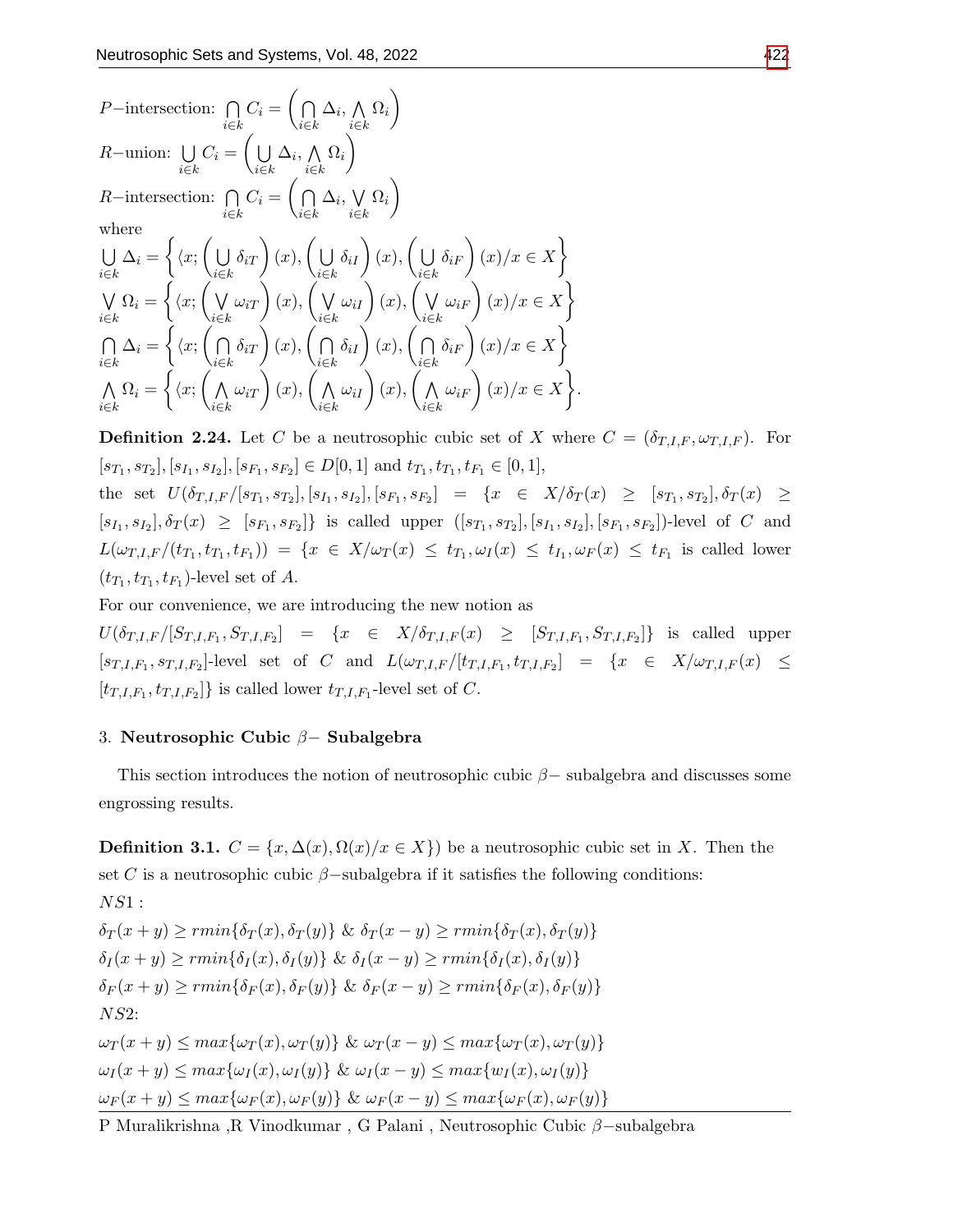For our convenience the neutrosophic cubic set will be denoted as

$$
C = (\delta_{T,I,F}, \omega_{T,I,F}) = \{ \langle x, \delta_{T,I,F}(x), \omega_{T,I,F}(x) \rangle \} \text{ with conditions}
$$
  
\n
$$
(i) \delta_{T,I,F}(x+y) \ge r \min \{ \delta_{T,I,F}(x), \delta_{T,I,F}(y) \} \& \delta_{T,I,F}(x-y) \ge r \min \{ \delta_{T,I,F}(x), \delta_{T,I,F}(y) \}
$$
  
\n
$$
(ii) \omega_{T,I,F}(x+y) \le \max \{ \omega_{T,I,F}(x), \omega_{T,I,F}(y) \} \& \omega_{T,I,F}(x-y) \le \max \{ \omega_{T,I,F}(x), \omega_{T,I,F}(y) \}.
$$

**Example 3.2.** For the  $\beta$ -algebra X in the example 2.6, the Cubic set  $C = \{x, \Delta(x), \Omega(x) / x \in$  $X$ }) on X as follows.

| $\delta_T$   [0.4,0.6]   [0.3,0.7]   [0.4,0.6]   [0.3,0.7] |  |  |
|------------------------------------------------------------|--|--|
| $\delta_I$   [0.3,0.5]   [0.2,0.4]   [0.3,0.5]   [0.2,0.4] |  |  |
| $\delta_F$   [0.2,0.3]   [0.1,0.2]   [0.2,0.3]   [0.1,0.2] |  |  |

|            | 0                                  | $\overline{2}$                   | 3 |
|------------|------------------------------------|----------------------------------|---|
|            | $\omega_T$   0.2   0.4   0.2   0.4 |                                  |   |
|            | $\omega_I$   0.3   0.5   0.3   0.5 |                                  |   |
| $\omega_F$ |                                    | $0.4 \mid 0.6 \mid 0.4 \mid 0.6$ |   |

is a neutrosophic cubic fuzzy  $\beta$ –sub algebra of X.

**Proposition 3.3.** Let  $C = \{ \langle x, \delta_{T,I,F}(x), \omega_{T,I,F}(x) \rangle : x \in X \}$  is a neutrosophic cubic  $\beta$ -subalgebra of X. Then  $\delta_{T,I,F}(0) \geq \delta_{T,I,F}(x)$  and  $\omega_{T,I,F}(0) \leq \omega_{T,I,F}(x)$   $\forall x \in X$ . Thus  $\delta_{T,I,F}(0)$  &  $\omega_{T,I,F}(0)$  are upper bounds and lower bounds of  $\delta_{T,I,F}(x)$  &  $\omega_{T,I,F}(x)$  respectively. proof: (1) For every  $x \in X$ ,

$$
\delta_{T,I,F}(0) = \delta_{T,I,F}(x - x)
$$
  
\n
$$
\geq rmin{\delta_{T,I,F}(x), \delta_{T,I,F}(x)}
$$
  
\n
$$
= \delta_{T,I,F}(x)
$$

 $\therefore \delta_{T,I,F}(0) \geq \delta_{T,I,F}(x)$  and

$$
\omega_{T,I,F}(0) = \omega_{T,I,F}(x - x)
$$
  
\n
$$
\leq max{\omega_{T,I,F}(x), \omega_{T,I,F}(x)}
$$
  
\n
$$
= \omega_{T,I,F}(x)
$$

 $\therefore \omega_{T,I,F}(0) \leq \omega_{T,I,F}(x).$ 

**Theorem 3.4.** Let  $C = \{(x, \delta_{T,I,F}(x), \omega_{T,I,F}(x)) : x \in X\}$  be a neutrosophic cubic  $\beta$ -subalgebra of X. If there exists a sequence  $\{x_n\}$  of X such that  $\lim_{n\to\infty} \delta_{T,I,F}(x_n) = [1,1]$ and  $\lim_{n\to\infty} \omega_{T,I,F}(x_n) = 0$ . Then  $\delta_{T,I,F}(x_n) = [1,1]$  and  $\omega_{T,I,F}(x_n) = 0$ .

Proof: By using Proposition 3.3,  $\delta_{T,I,F}(0) \geq \delta_{T,I,F}(x)$   $\forall x \in X$ , then we have  $\delta_{T,I,F}(0) \geq$  $\delta_{T,I,F}(x_n)$   $\forall n \in \mathbb{Z}^+$ . Consider,  $[1,1] \geq \delta_{T,I,F}(0) \geq \lim_{n \to \infty} \delta_{T,I,F}(x_n) = [1,1]$  Hence,  $\delta_{T,I,F}(0) = [1,1].$  Moreover using proposition 3.3,  $\omega_{T,I,F}(0) \leq \omega_{T,I,F}(x)$   $\forall x \in X$ , then we have  $\omega_{T,I,F}(0) \leq \omega_{T,I,F}(x_n)$   $\forall n \in \mathbb{Z}^+$  Consider,  $0 \leq \omega_{T,I,F}(0) \leq \lim_{n \to \infty} \omega_{T,I,F}(x_n) = 0$ . Hence,  $\omega_{T,I,F}(0) = 0$ .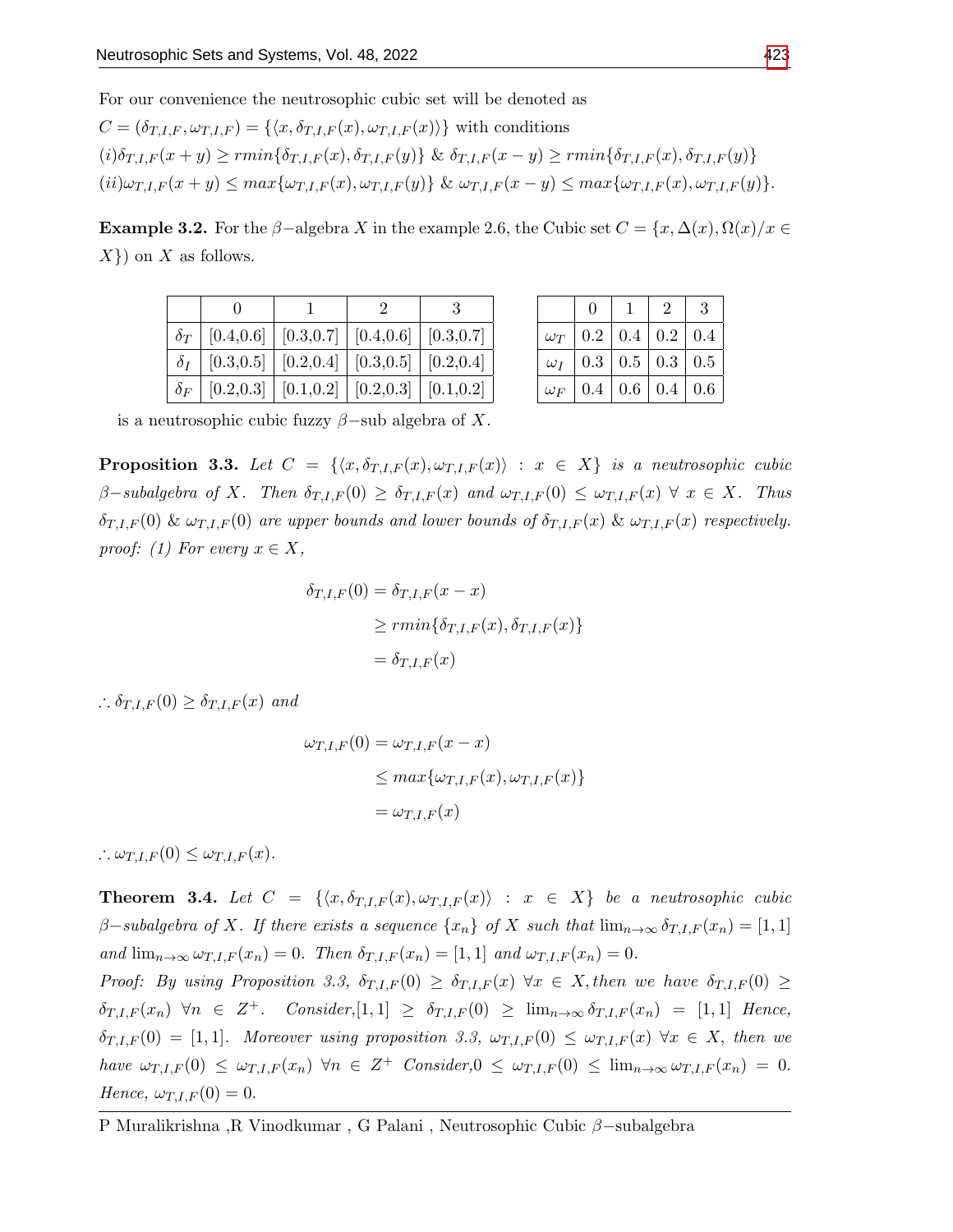**Theorem 3.5.** The R−intersection of any set of neutrosophic cubic  $\beta$ -subalgebras of X is also a neutrosophic cubic  $\beta$ -subalgebra of X.

Proof: Let  $C_i = \{ \langle x, \delta_{iT,I,F}, \omega_{iT,I,F} \rangle / x \in X \}$  where  $i \in k$  be a sets of neutrosophic cubic  $\beta$ -subalgebras of X and  $x, y \in X$ . Then

$$
(\bigcap \delta_{iT,I,F})(x+y) = \min f \ \delta_{iT,I,F}(x+y)
$$
  
\n
$$
\geq \min f \ \{ \min \{ \delta_{iT,I,F}(x), \delta_{iT,I,F}(y) \} \}
$$
  
\n
$$
= \min \{ \min f \ \delta_{iT,I,F}(x), \min f \ \delta_{iT,I,F}(y) \}
$$
  
\n
$$
= \min \{ \bigcap \delta_{iT,I,F}(x), \bigcap \delta_{iT,I,F}(y) \}
$$

∴  $\cap \delta_{iT,I,F}(x+y) \geq rmin\{\cap \delta_{iT,I,F}(x),\cap \delta_{iT,I,F}(y)\}$ 

Similarly,

 $\delta_{iT,I,F}(x-y) \geq rmin\{\bigcap \delta_{iT,I,F}(x),\bigcap \delta_{iT,I,F}(y)\}\$ and

$$
(\forall \omega_{iT,I,F})(x+y) = \sup \omega_{iT,I,F}(x+y)
$$
  
\n
$$
\leq \sup \{ \max \{ \omega_{iT,I,F}(x), \omega_{iT,I,F}(y) \} \}
$$
  
\n
$$
= \max \{ \sup \omega_{iT,I,F}(x), \sup \omega_{iT,I,F}(y) \}
$$
  
\n
$$
= \max \{ \forall \omega_{iT,I,F}(x), \forall \omega_{iT,I,F}(y) \}
$$

∴  $\forall \omega_{iT,I,F}(x+y) \leq max\{\forall \omega_{iT,I,F}(x), \forall \omega_{iT,I,F}(y)\}\$ 

In the same way,  $\omega_{iT,I,F}(x-y) \leq max\{\forall \delta_{iT,I,F}(x), \forall \omega_{iT,I,F}(y)\}.$  Hence R-intersection of  $C_i$ is a neutrosophic cubic  $\beta$ -subalgebra of X.

**Theorem 3.6.** The  $C_i = {\langle x, \delta_{iT,I,F}, \omega_{iT,I,F} \rangle} / x \in X$  where  $i \in k$  be a sets of neutrosophic cubic  $\beta$ -subalgebras of X. If  $inf\{max\{\omega_{iT,I,F}(x), \omega_{iT,I,F}(y)\}$  $max\{inf\omega_{iT,I,F}(x), inf\omega_{iT,I,F}(y)\}\forall x \in X$ . Then the P-intersection of  $C_i$  is also a neutrosophic cubic  $\beta$ -subalgebra of X.

Proof: Let  $C_i = \{ \langle x, \delta_{iT,I,F}, \omega_{iT,I,F} \rangle / x \in X \}$  where  $i \in k$  be a sets of neutrosophic cubic  $\beta$ -subalgebras of X and  $x, y \in X$ . Then

$$
(\bigcap \delta_{iT,I,F})(x+y) = \min f \ \delta_{iT,I,F}(x+y)
$$

$$
\geq \min f \ \{ \min \{ \delta_{iT,I,F}(x), \delta_{iT,I,F}(y) \} \}
$$

$$
= \min \{ \min f \ \delta_{iT,I,F}(x), \min f \ \delta_{iT,I,F}(y) \}
$$

$$
= \min \{ \bigcap \delta_{iT,I,F}(x), \bigcap \delta_{iT,I,F}(y) \}
$$

∴  $\cap \delta_{iT,I,F}(x+y) \geq rmin\{\cap \delta_{iT,I,F}(x), \cap \delta_{iT,I,F}(y)\}$ 

P Muralikrishna ,R Vinodkumar , G Palani , Neutrosophic Cubic β−subalgebra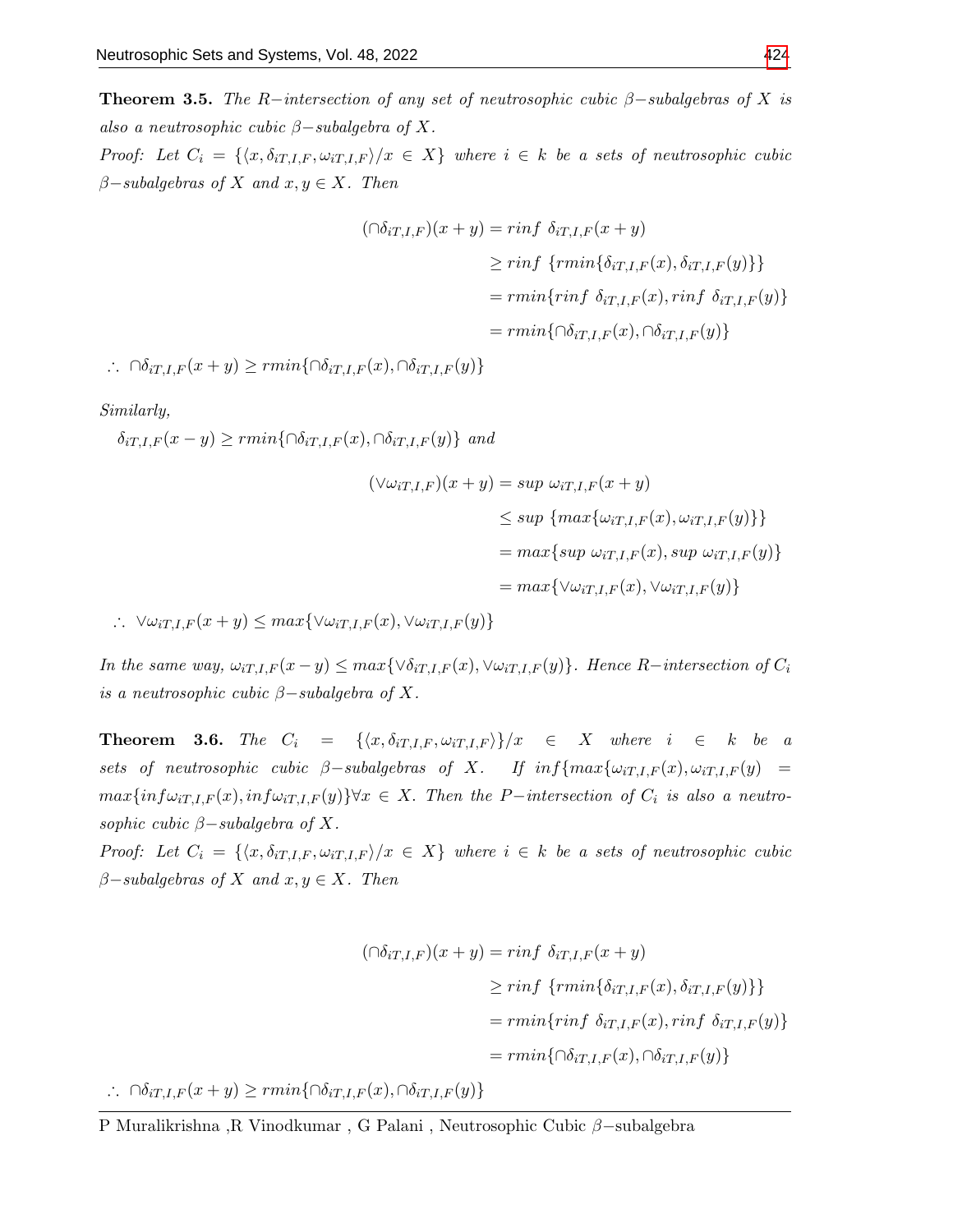In the same manner,  $\delta_{iT,I,F}(x-y) \geq r \min\{\bigcap \delta_{iT,I,F}(x), \bigcap \delta_{iT,I,F}(y)\}\$ and

$$
(\wedge \omega_{iT,I,F})(x + y) = \inf \omega_{iT,I,F}(x + y)
$$
  
\n
$$
\leq \inf \{ \max \{ \omega_{iT,I,F}(x), \omega_{iT,I,F}(y) \} \}
$$
  
\n
$$
= \max \{ \inf \omega_{iT,I,F}(x), \inf \omega_{iT,I,F}(y) \}
$$
  
\n
$$
= \max \{ \wedge \omega_{iT,I,F}(x), \vee \omega_{iT,I,F}(y) \}
$$

∴  $\wedge \omega_{iT,I,F}(x+y) \leq max\{\wedge \omega_{iT,I,F}(x), \wedge \omega_{iT,I,F}(y)\}$ 

Similarly,  $\wedge \omega_{iT,I,F}(x-y) \leq max\{\wedge \omega_{iT,I,F}(x), \wedge \omega_{iT,I,F}(y)\}.$  Hence P-intersection of  $C_i$  is a neutrosophic cubic  $\beta$ -subalgebra of X.

**Theorem 3.7.** The  $C_i = {\langle x, \delta_{iT,I,F}, \omega_{iT,I,F} \rangle} / x \in X$  where  $i \in k$  be a sets of neutrosophic cubic  $\beta$ -subalgebras of X. If sup {rmin{ $\delta_{iT,I,F}(x), \delta_{iT,I,F}(y)$  = rmin{sup  $\delta_{iT,I,F}(x)$ , sup  $\delta_{iT,I,F}(y)$ } $\forall x \in X$ . Then the P-union of  $C_i$  is also a neutrosophic cubic  $\beta$ -subalgebra of X.

Proof: Let  $C_i = \{ \langle x, \delta_{iT,I,F}, \omega_{iT,I,F} \rangle / x \in X \}$  where  $i \in k$  be a sets of neutrosophic cubic  $\beta$ -subalgebras of X and  $x, y \in X$  such that

 $sup{rmin\{\delta_{iT,I,F}(x), \delta_{iT,I,F}(y)\} = rmin\{sup \ \delta_{iT,I,F}(x), sup \ \delta_{iT,I,F}(y)\}\forall x \in X.$  Then for  $x, y \in X$ ,

$$
(\bigcup \delta_{iT,I,F})(x+y) = rsup \delta_{iT,I,F}(x+y)
$$
  
\n
$$
\geq rsup \{rmin\{\delta_{iT,I,F}(x), \delta_{iT,I,F}(y)\}\}
$$
  
\n
$$
= rmin\{rsup \delta_{iT,I,F}(x), rsup \delta_{iT,I,F}(y)\}
$$
  
\n
$$
= rmin\{\bigcup \delta_{iT,I,F}(x), \bigcup \delta_{iT,I,F}(y)\}
$$

∴  $\bigcup \delta_{iT,I,F}(x+y) \geq rmin\{\bigcup \delta_{iT,I,F}(x),\bigcup \delta_{iT,I,F}(y)\}\$ 

Likewise,  $\cup \delta_{iT,I,F}(x-y) \geq rmin\{\cup \delta_{iT,I,F}(x), \cup \delta_{iT,I,F}(y)\}$  and

$$
(\forall \omega_{iT,I,F})(x+y) = \sup \omega_{iT,I,F}(x+y)
$$
  
\n
$$
\leq \sup \{ \max \{ \omega_{iT,I,F}(x), \omega_{iT,I,F}(y) \} \}
$$
  
\n
$$
= \max \{ \sup \omega_{iT,I,F}(x), \sup \omega_{iT,I,F}(y) \}
$$
  
\n
$$
= \max \{ \forall \omega_{iT,I,F}(x), \forall \omega_{iT,I,F}(y) \}
$$

∴  $\forall \omega_{iT,I,F}(x+y) \leq max\{\forall \omega_{iT,I,F}(x), \forall \omega_{iT,I,F}(y)\}\$ 

Similarly,  $\forall \omega_{iT,I,F}(x-y) \leq max\{\forall \omega_{iT,I,F}(x), \forall \omega_{iT,I,F}(y)\}.$  Hence P-union of  $C_i$  is a neutrosophic cubic  $\beta$ -subalgebra of X.

**Theorem 3.8.** The  $C_i = {\langle x, \delta_{iT,I,F}, \omega_{iT,I,F} \rangle}/x \in X$  where  $i \in k$  be a sets  $\label{eq:1} \begin{array}{lllllll} \textit{of} & \textit{neutrosophic} & \textit{cubic} & \beta-subalgebras & \textit{of} & X. & \textit{If} & \textit{inf} & \{ \max\{ \omega_{iT,I,F}(x), \omega_{iT,I,F}(y) \} & = \end{array}$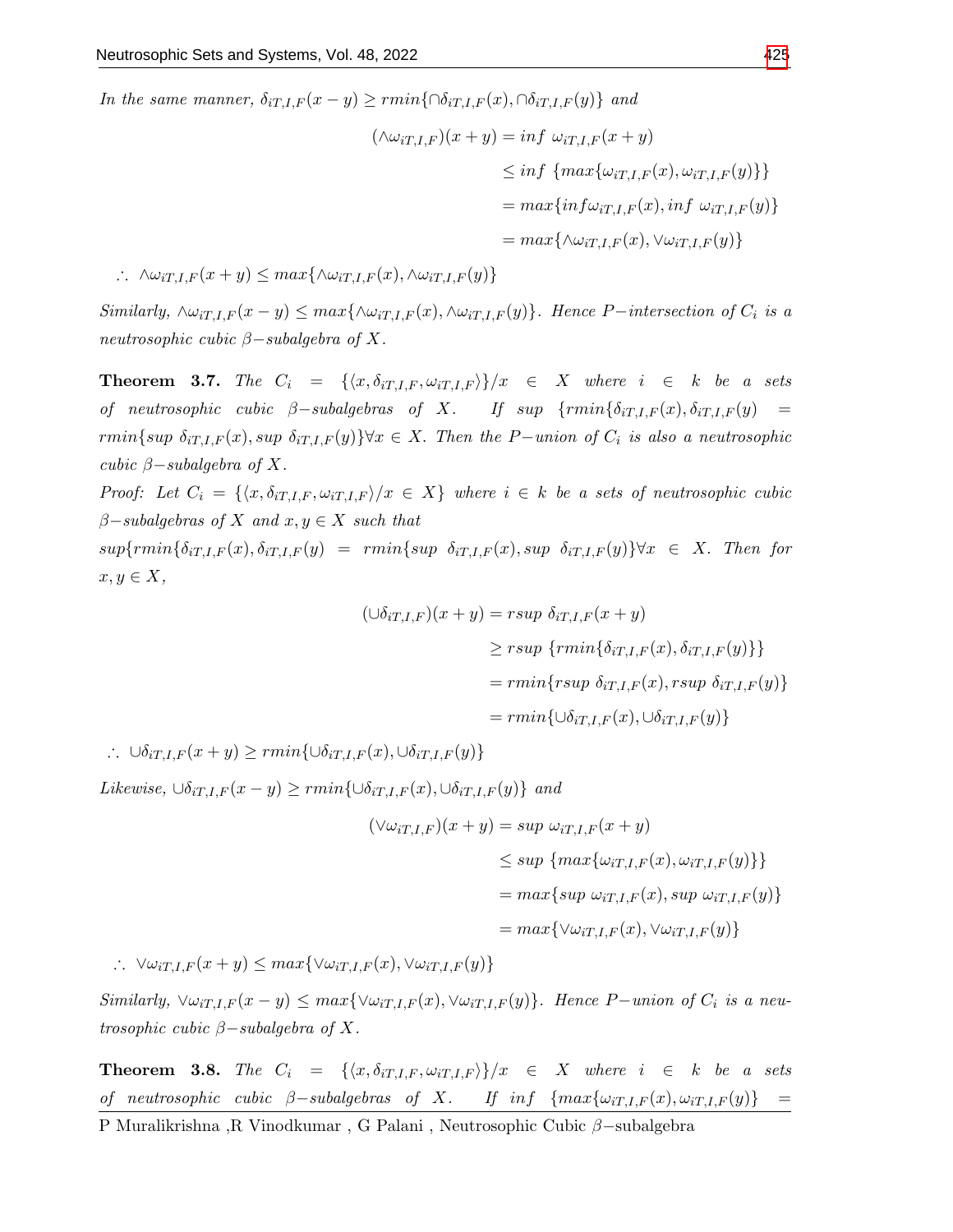$max\{inf \quad \omega_{iT,I,F}(x), inf \quad \omega_{iT,I,F}(y)\}$  &  $sup \{rmin\{\omega_{iT,I,F}(x), \omega_{iT,I,F}(y)\}\quad =$ rmin{sup  $\omega_{iT,I,F}(x)$ , sup  $\omega_{iT,I,F}(y)$ } $\forall x \in X$ . Then the R-union of  $C_i$  is also a neutrosophic cubic  $\beta$ -subalgebra of X.

Proof: Let  $C_i = \{ \langle x, \delta_{iT,I,F}, \omega_{iT,I,F} \rangle / x \in X \}$  where  $i \in k$  be a sets of neutrosophic cubic  $\beta$ -subalgebras of X such that inf{max{ $\delta_{iT,I,F}(x), \delta_{iT,I,F}(y)$  &

 $sup\{rmin\{\delta_{iT,I,F}(x), \delta_{iT,I,F}(y)\}\ =\ rmin\{sup \ \delta_{iT,I,F}(x), sup \ \delta_{iT,I,F}(y)\}\forall x \in X.$  Then for  $x, y \in X$ ,

$$
(\bigcup \delta_{iT,I,F})(x+y) = rsup \ \delta_{iT,I,F}(x+y)
$$
  
\n
$$
\geq rsup \ \{rmin\{\delta_{iT,I,F}(x), \delta_{iT,I,F}(y)\}\}
$$
  
\n
$$
= rmin\{rsup \ \delta_{iT,I,F}(x),rsup \ \delta_{iT,I,F}(y)\}
$$
  
\n
$$
= rmin\{\bigcup \delta_{iT,I,F}(x), \bigcup \delta_{iT,I,F}(y)\}
$$

∴  $\bigcup \delta_{iT,LF}(x+y) \geq rmin\{\bigcup \delta_{iT,LF}(x), \bigcup \delta_{iT,LF}(y)\}\$ 

In the same way,  $\bigcup_{i=1}^{K} f_i(x-y) \geq rmin\{\bigcup_{i=1}^{K} f_i(x), \bigcup_{i=1}^{K} f_i(y)\}$  and

$$
(\wedge \omega_{iT,I,F})(x+y) = \inf \omega_{iT,I,F}(x+y)
$$
  
\n
$$
\leq \inf \{ \max \{ \omega_{iT,I,F}(x), \omega_{iT,I,F}(y) \} \}
$$
  
\n
$$
= \max \{ \inf \omega_{iT,I,F}(x), \inf \omega_{iT,I,F}(y) \}
$$
  
\n
$$
= \max \{ \wedge \omega_{iT,I,F}(x), \wedge \omega_{iT,I,F}(y) \}
$$

∴  $\Delta \omega_{iT,I,F}(x+y)$  ≤  $max\{\Delta \omega_{iT,I,F}(x), \Delta \omega_{iT,I,F}(y)\}$ 

Similarly,  $\wedge \omega_{iT,I,F}(x-y) \leq max\{\wedge \omega_{iT,I,F}(x), \wedge \omega_{iT,I,F}(y)\}.$  Hence R-union of  $C_i$  is a neutrosophic cubic  $\beta$ -subalgebra of X.

**Theorem 3.9.** Neutrosophic cubic set  $C_i = {\Delta_{T,I,F}, \Omega_{T,I,F}}$  of X is a neutrosophic cubic  $\beta$ –subalgebra of X if and ony if  $\delta^L_{T,I,F}, \delta^U_{T,I,F}$  &  $\omega_{T,I,F}$  are fuzzy subalgebras of X. Proof: Let  $\delta_{T,I,F}^L$ ,  $\delta_{T,I,F}^U$  &  $\omega_{T,I,F}$  are fuzzy subalgebras of X and  $x, y \in X$ . Then  $\delta_{T,I,F}^L(x+y) \geq min\{\delta_{T,I,F}^L(x),\delta_{T,I,F}^L(y)\}$  $\delta_{T,I,F}^U(x+y) \geq min\{\delta_{T,I,F}^U(x), \delta_{T,I,F}^U(y)\}$  and  $\omega_{T,I,F}(x+y) \leq max\{\omega_{T,I,F}(x), \omega_{T,I,F}(y)\}$ Now

$$
\delta_{T,I,F}(x+y) = [\delta_{T,I,F}^L(x+y), \delta_{T,I,F}^U(x+y)]
$$
  
\n
$$
\geq [min\{\delta_{T,I,F}^L(x), \delta_{T,I,F}^L(y)\}, min\{\delta_{T,I,F}^U(x), \delta_{T,I,F}^U(y)\}]
$$
  
\n
$$
\geq rmin\{[\delta_{T,I,F}^L(x), \delta_{T,I,F}^U(x)], [\delta_{T,I,F}^L(y), \delta_{T,I,F}^U(y)]\}
$$
  
\n
$$
= rmin\{\delta_{T,I,F}(x), \delta_{T,I,F}(y)\}
$$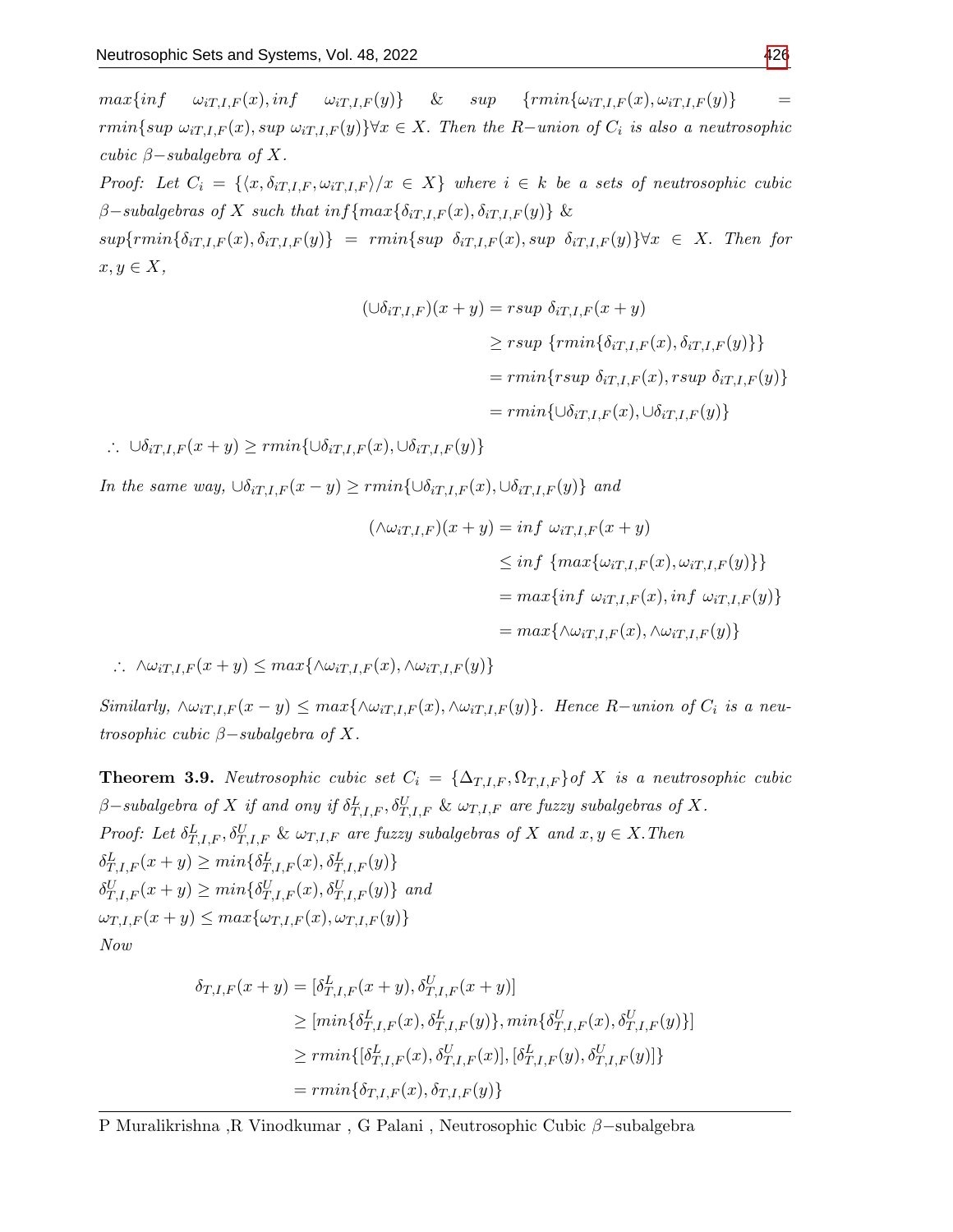∴ C is neutrosophic cubic  $\beta$ -subalgebra of X.

Conversely, assume that C is neutrosophic cubic  $\beta$ -subalgebra of X. For any  $x, y \in X$ ,

$$
\begin{aligned} [\delta^L_{T,I,F}(x+y), \delta^U_{T,I,F}(x+y)] &= \delta_{T,I,F}(x+y) \\ &\ge \min\{\delta_{T,I,F}(x), \delta_{T,I,F}(y)\} \\ &\ge \min\{[\delta^L_{T,I,F}(x), \delta^U_{T,I,F}(x)], [\delta^L_{T,I,F}(y), \delta^U_{T,I,F}(y)]\} \end{aligned}
$$

Thus,  $\delta_{T,I,F}^L(x+y) \ge \min\{\delta_{T,I,F}^L(x), \delta_{T,I,F}^L(y)\}, \ \delta_{T,I,F}^U(x+y) \ge \min\{\delta_{T,I,F}^U(x), \delta_{T,I,F}^U(y)\}\$ and  $\omega_{T,I,F}(x+y) \le max\{\omega_{T,I,F}(x),\omega_{T,I,F}(y)\}.$  Hence  $\delta^L_{T,I,F},\delta^U_{T,I,F}$  and  $\omega_{T,I,F}$  are fuzzy subalgebra of  $X$ .

**Remark 3.10.** The sets denoted by  $I_{\delta_{T,I,F}}$  and  $I_{\omega_{T,I,F}}$  are also subalgebra of X which are defined as  $I_{\delta_{T,I,F}} = \{x \in X/\delta_{T,I,F}(x) = \delta_{T,I,F}(0)\}\$  and  $I_{\omega_{T,I,F}} = \{x \in X/\omega_{T,I,F}(x) = \omega_{T,I,F}(0)\}.$ 

**Theorem 3.11.** Let  $C = (\delta_{T,I,F}, \omega_{T,I,F})$  be a neutrosophic cubic  $\beta$ -subalgebra of X. Then the sets  $I_{\delta_{T,I,F}}$  and  $I_{\omega_{T,I,F}}$  are also subalgebra of X. Proof: Let  $x, y \in I_{\delta_{T,I,F}}$ . Then  $\delta_{T,I,F}(x) = \delta_{T,I,F}(0) = \delta_{T,I,F}(y)$ . Consider

$$
\delta_{T,I,F}(x+y) \ge r \min\{\delta_{T,I,F}(x), \delta_{T,I,F}(y)\}
$$

$$
\ge r \min\{\delta_{T,I,F}(0), \delta_{T,I,F}(0)\}
$$

$$
= \delta_{T,I,F}(0)
$$

$$
\therefore \delta_{T,I,F}(x+y) \ge \delta_{T,I,F}(0). \text{ By using proposition 3.3, } \delta_{T,I,F}(0) \ge \delta_{T,I,F}(x+y)
$$
  
\nThen we have  $\delta_{T,I,F}(x+y) = \delta_{T,I,F}(0)$  or equivalently,  $x+y \in I_{\delta_{T,I,F}}$   
\nSimilarly,  $x-y \in I_{\delta_{T,I,F}}$ .  
\nNow, let  $x, y \in I_{\delta_{T,I,F}}$ . Then  $\omega_{T,I,F}(x) = \omega_{T,I,F}(0) = \omega_{T,I,F}(y)$ .  
\nConsider

$$
\omega_{T,I,F}(x+y) \le \max\{\delta_{T,I,F}(x), \delta_{T,I,F}(y)\}
$$

$$
= \max\{\omega_{T,I,F}(0), \omega_{T,I,F}(0)\}
$$

$$
= \omega_{T,I,F}(0)
$$

 $\therefore \omega_{T,I,F}(x+y) \leq \omega_{T,I,F}(0)$ . By using proposition 3.3,  $\omega_{T,I,F}(0) \leq \omega_{T,I,F}(x+y)$ Then we have  $\omega_{T,I,F}(x+y) = \omega_{T,I,F}(0)$  or equivalently,  $x+y \in I_{\omega_{T,I,F}}$ Similarly,  $x - y \in I_{\omega_{T,I,F}}$ . Hence the sets  $I_{\delta_{T,I,F}}$  and  $I_{\omega_{T,I,F}}$  are  $\beta$ -subalgebras of X.

**Theorem 3.12.** Let P be a non empty subset of X and  $C = (\delta_{T,I,F}, \omega_{T,I,F})$  be a neutrosophic cubic  $\beta$ -subalgebra of X defined by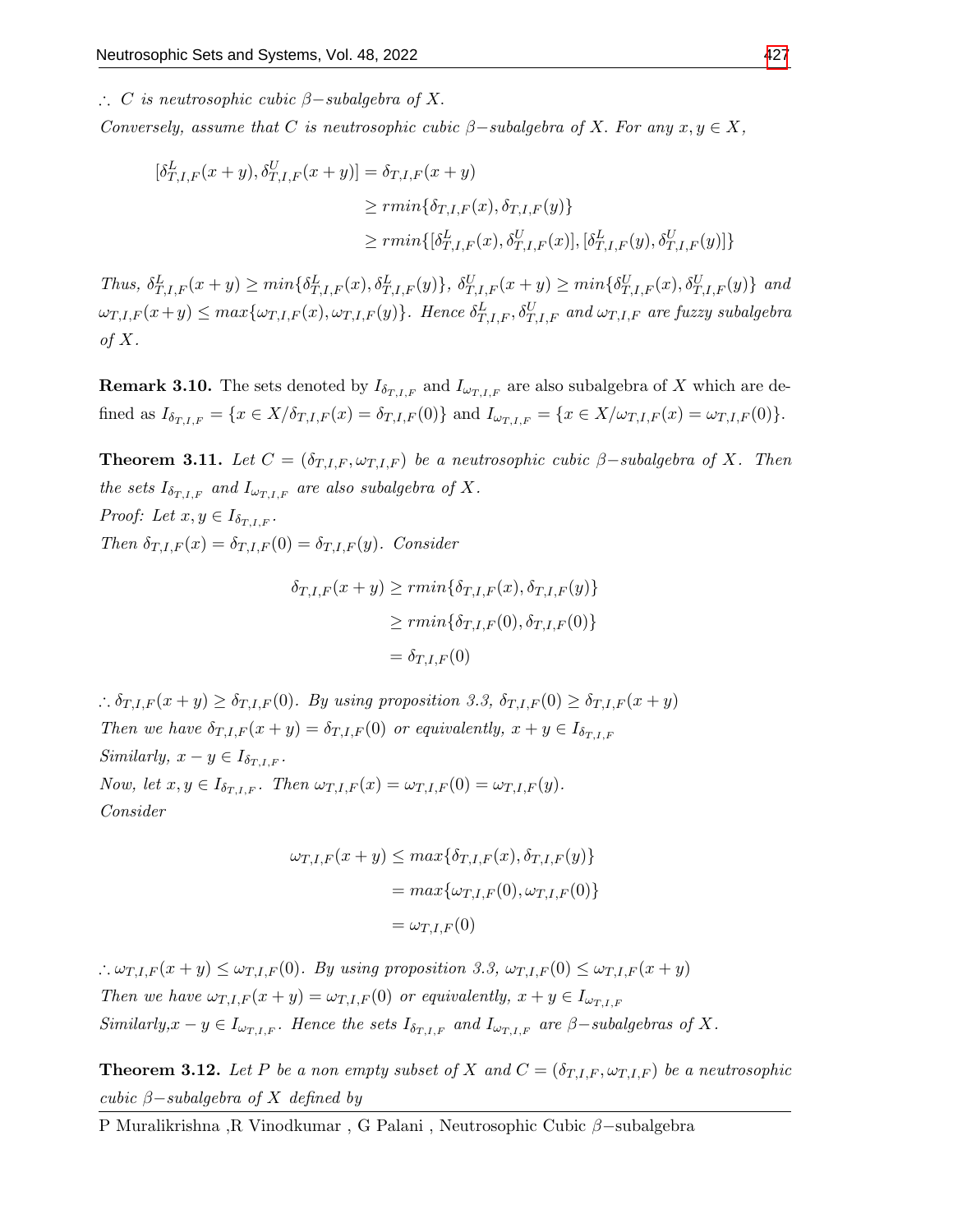$$
\delta_{T,I,F}(x) = \begin{cases} [\phi_{T,I,F_1}, \phi_{T,I,F_1}] : & if \ x \in P \\ [\psi_{T,I,F_1}, \psi_{T,I,F_1}] : & Otherwise \end{cases} \qquad \omega_{T,I,F}(x) = \begin{cases} \rho_{T,I,F} : & if \ x \in P \\ \epsilon_{T,I,F} : & Otherwise \end{cases}
$$

 $\forall [\phi_{T,I,F_1}, \phi_{T,I,F_2}], [\psi_{T,I,F_1}, \psi_{T,I,F_2}] \in D[0,1]$  and  $\rho_{T,I,F}, \epsilon_{T,I,F} \in [0,1]$  with  $[\phi_{T,I,F_1}, \phi_{T,I,F_2}] \geq$  $[\psi_{T,I,F_1}, \psi_{T,I,F_2}]$  and  $\rho_{T,I,F} \leq \epsilon_{T,I,F}$ . Then C is a neutrosophic cubic  $\beta$ -subalgebra of  $X \Leftrightarrow P$ is a  $\beta$ -subalgebra of X.

*Proof:* Let C be a neutrosophic cubic  $\beta$ -subalgebra of X. Let  $x, y \in X$  such tat  $x, y \in P$ . Then

$$
\delta_{T,I,F}(x+y) \ge r \min\{\delta_{T,I,F}(x), \delta_{T,I,F}(y)\}
$$
  
\n
$$
\ge r \min\{[\phi_{T,I,F_1}, \phi_{T,I,F_2}], [\phi_{T,I,F_1}, \phi_{T,I,F_2}]\}
$$
  
\n
$$
= [\phi_{T,I,F_1}, \phi_{T,I,F_2}]
$$

and

$$
\omega_{T,I,F}(x+y) \le \max\{\omega_{T,I,F}(x), \omega_{T,I,F}(y)\}
$$

$$
\le \max\{\rho_{T,I,F}, \rho_{T,I,F}\}
$$

$$
= \rho_{T,I,F}
$$

Therefore  $x + y \in P$ . Similarly, we have  $x - y \in P$ . Hence P is a  $\beta$ -subalgebra of X. Conversely, suppose that P is a  $\beta$ -subalgebra of X. Let  $x, y \in X$ . Case(i): If  $x, y \in P$  then  $x + y \in P$  &  $x - y \in P$ Thus  $\delta_{T,I,F}(x+y) = [\phi_{T,I,F_1}, \phi_{T,I,F_2}] = rmin\{\delta_{T,I,F}(x), \delta_{T,I,F}(y)\}$ Similarly,  $\delta_{T,I,F}(x-y) = rmin\{\delta_{T,I,F}(x), \delta_{T,I,F}(y)\}\$ and  $\omega_{T,I,F}(x+y) = \rho_{T,I,F} = max{\{\omega_{T,I,F}(x), \omega_{T,I,F}(y)\}}.$ In the same way,  $\omega_{T,I,F}(x-y) = max{\omega_{T,I,F}(x), \delta_{T,I,F}(y)}$ Case (ii): if  $x, y \notin B$ , then  $\delta_{T,I,F}(x+y) = [\psi_{T,I,F_1}, \psi_{T,I,F_2}] = rmin\{\delta_{T,I,F}(x), \delta_{T,I,F}(y)\}$ Similarly,  $\delta_{T,I,F}(x-y) = rmin\{\delta_{T,I,F}(x), \delta_{T,I,F}(y)\}\$ and  $\omega_{T,I,F}(x+y) = \epsilon_{T,I,F} = max\{\omega_{T,I,F}(x), \omega_{T,I,F}(y)\}.$ In the same way,  $\omega_{T,I,F}(x-y) = max{\omega_{T,I,F}(x), \delta_{T,I,F}(y)}$ Hence C is a neutrosophic cubic  $\beta$ -subalgebra of X.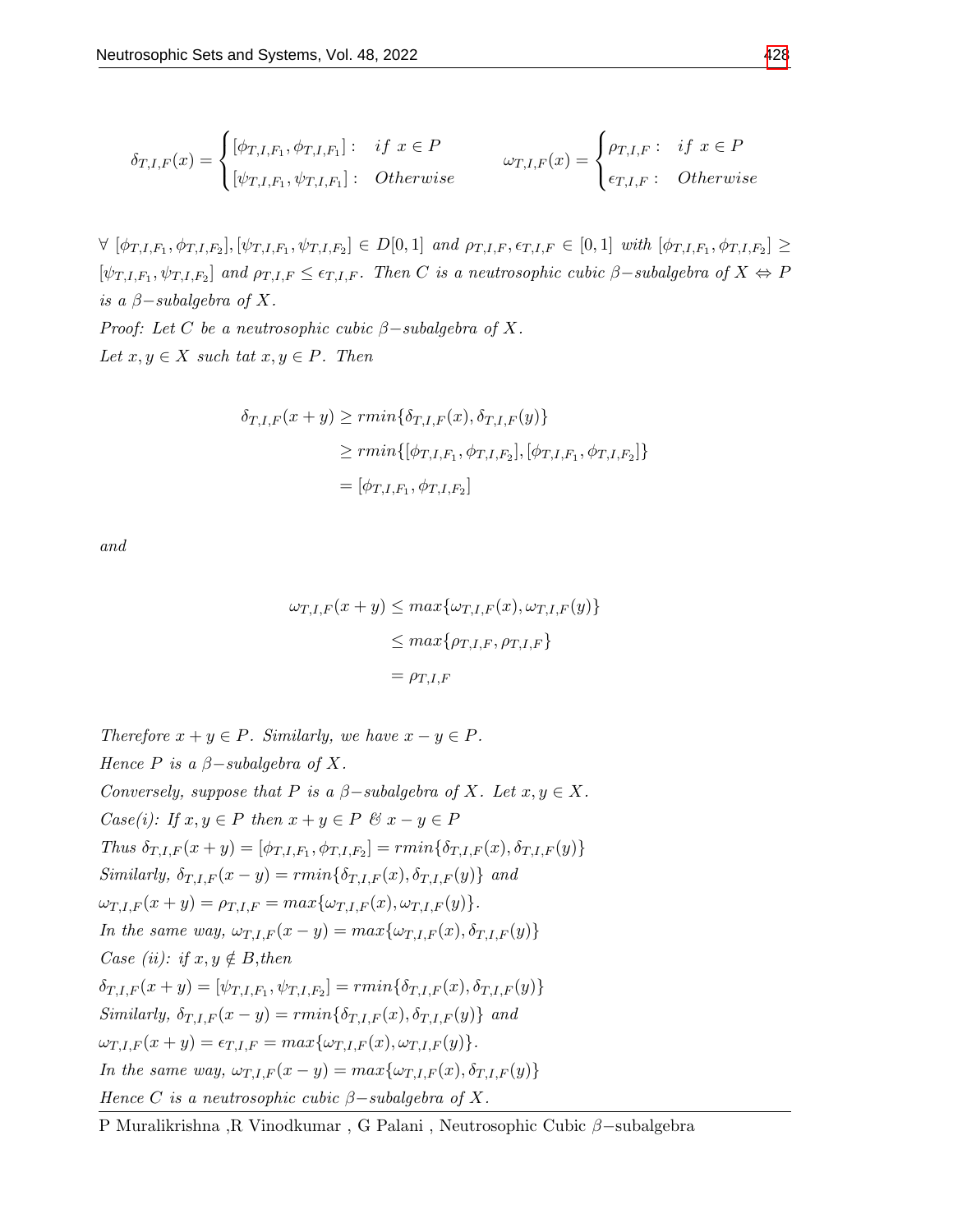Now,

$$
I_{\delta_{T,I,F}} = \{x \in X, \delta_{T,I,F}(x) = \delta_{T,I,F}(0)\}
$$
  
=  $\{x \in X, \delta_{T,I,F}(x) = [\phi_{T,I,F_1}, \phi_{T,I,F_2}]\}$   
=  $P$   

$$
I_{\omega_{T,I,F}} = \{x \in X, \omega_{T,I,F}(x) = \omega_{T,I,F}(0)\}
$$
  
=  $\{x \in X, \omega_{T,I,F}(x) = \rho_{T,I,F}\}$   
=  $P$ .

**Theorem 3.13.** If  $C = (\delta_{T,I,F}, \omega_{T,I,F})$  be a neutrosophic cubic  $\beta$ -subalgebra of X then the upper  $[s_{T,I,F_1}, s_{T,I,F_2}]$ -level and lower  $t_{T,I,F_1}$ -level set of C are  $\beta$ -subalgebra of X. proof: Let  $x, y \in U(\delta_{T,I,F}/[s_{T,I,F_1}, s_{T,I,F_2}]),$  then  $\delta_{T,I,F}(x) \geq [s_{T,I,F_1}, s_{T,I,F_2}]$  and  $\delta_{T,I,F}(y) \geq$  $[s_{T,I,F_1}, s_{T,I,F_2}]$ . It follows that  $\delta_{T,I,F}(x+y) \geq r \min{\{\delta_{T,I,F}(x), \delta_{T,I,F}(y) \geq [s_{T,I,F_1}, s_{T,I,F_2}]\}}$  $\Rightarrow x + y \in U(\delta_{T,I,F}/[s_{T,I,F_1}, s_{T,I,F_2}])$ . Similarly,  $x - y \in U(\delta_{T,I,F}/[s_{T,I,F_1}, s_{T,I,F_2}])$ . Hence  $U(\delta_{T,I,F}/[s_{T,I,F_1}, s_{T,I,F_2}]$  is a  $\beta$ -subalgebra of X. Let  $x, y \in L(\omega_{T,I,F}/t_{T,I,F_1})$  then  $\omega_{T,I,F}(x) \leq t_{T,I,F_1}$  and  $\omega_{T,I,F}(y) \leq t_{T,I,F_1}$ . It follows that  $\omega_{T,I,F}(x+y) \leq max\{\omega_{T,I,F}(x), \omega_{T,I,F}(y) \leq t_{T,I,F_1}\}$  $\Rightarrow x+y \in L(\omega_{T,I,F}/t_{T,I,F_1})$ . Similarly,  $x-y \in L(\omega_{T,I,F}/t_{T,I,F_1})$ . Hence  $L(\omega_{T,I,F}/t_{T,I,F_1})$  is a  $\beta$ -subalgebra of X.

**Theorem 3.14.** Let  $C = (\delta_{T,I,F}, \omega_{T,I,F})$  be a neutrosophic cubic set of X, such that the sets  $U(\delta_{T,I,F}/[s_{T,I,F_1},s_{T,I,F_2}])$  and  $L(\omega_{T,I,F}/t_{T,I,F_1})$  are  $\beta$ -subalgebra of X for every  $[s_{T,I,F_1}, s_{T,I,F_2}] \in D[0,1]$  and  $t_{T,I,F_1} \in [0,1]$ . Then  $C = (\delta_{T,I,F}, \omega_{T,I,F})$  is neutrosophic cubic  $\beta$ -subalgebra of X.

proof: Let  $U(\delta_{T,I,F}/[s_{T,I,F_1},s_{T,I,F_2}])$  and  $L(\omega_{T,I,F}/t_{T,I,F_1})$  are  $\beta$ -subalgebra of X for every  $[s_{T,I,F_1}, s_{T,I,F_2}] \in D[0,1]$  and  $t_{T,I,F_1} \in [0,1]$ .

On the contrary, let  $x_0, y_0 \in X$  be such that  $\delta_{T,I,F}(x_0+y_0) < r \min{\delta_{T,I,F}(x_0), \delta_{T,I,F}(y_0)}$  $Let \delta_{T,I,F}(x_0) = [\theta_1, \theta_2], \delta_{T,I,F}(y_0) = [\theta_3, \theta_4]$  and  $\delta_{T,I,F}(x_0 + y_0) = [s_{T,I,F_1}, s_{T,I,F_2}]$ . Then  $[s_{T,I,F_1}, s_{T,I,F_2}] < rmin\{[\theta_1, \theta_2], [\theta_3, \theta_4]\} = [min\{\theta_1, \theta_2\}, min\{\theta_3, \theta_4\}]$ So,  $\delta_{T,I,F_1} < min\{\vert \theta_1, \theta_3 \vert\}$  and  $\delta_{T,I,F_2} < min\{\vert \theta_2, \theta_4 \vert\}$ Let us consider,

$$
[\gamma_1, \gamma_2] = (1/2)[\delta_{T,I,F}(x_0 + y_0) + rmin{\delta_{T,I,F}(x_0), \delta_{T,I,F}(y_0)}]
$$
  

$$
= (1/2)[s_{T,I,F_1}, s_{T,I,F_2}] + min{\theta_1, \theta_3}, min{\theta_3, \theta_4}
$$
  

$$
= (1/2)(s_{T,I,F_1} + min{\theta_1, \theta_3}), (1/2)(s_{T,I,F_1} + min{\theta_2, \theta_4})
$$

∴,  $min\{\theta_1, \theta_3\} > \gamma_1 = (1/2)(s_{T,I,F_1} + min\{\theta_1, \theta_3\}) > s_{T,I,F_1}$ and :.,  $min\{\theta_2, \theta_4\} > \gamma_2 = (1/2)(s_{T,I,F_2} + min\{\theta_2, \theta_4\}) > s_{T,I,F_2}$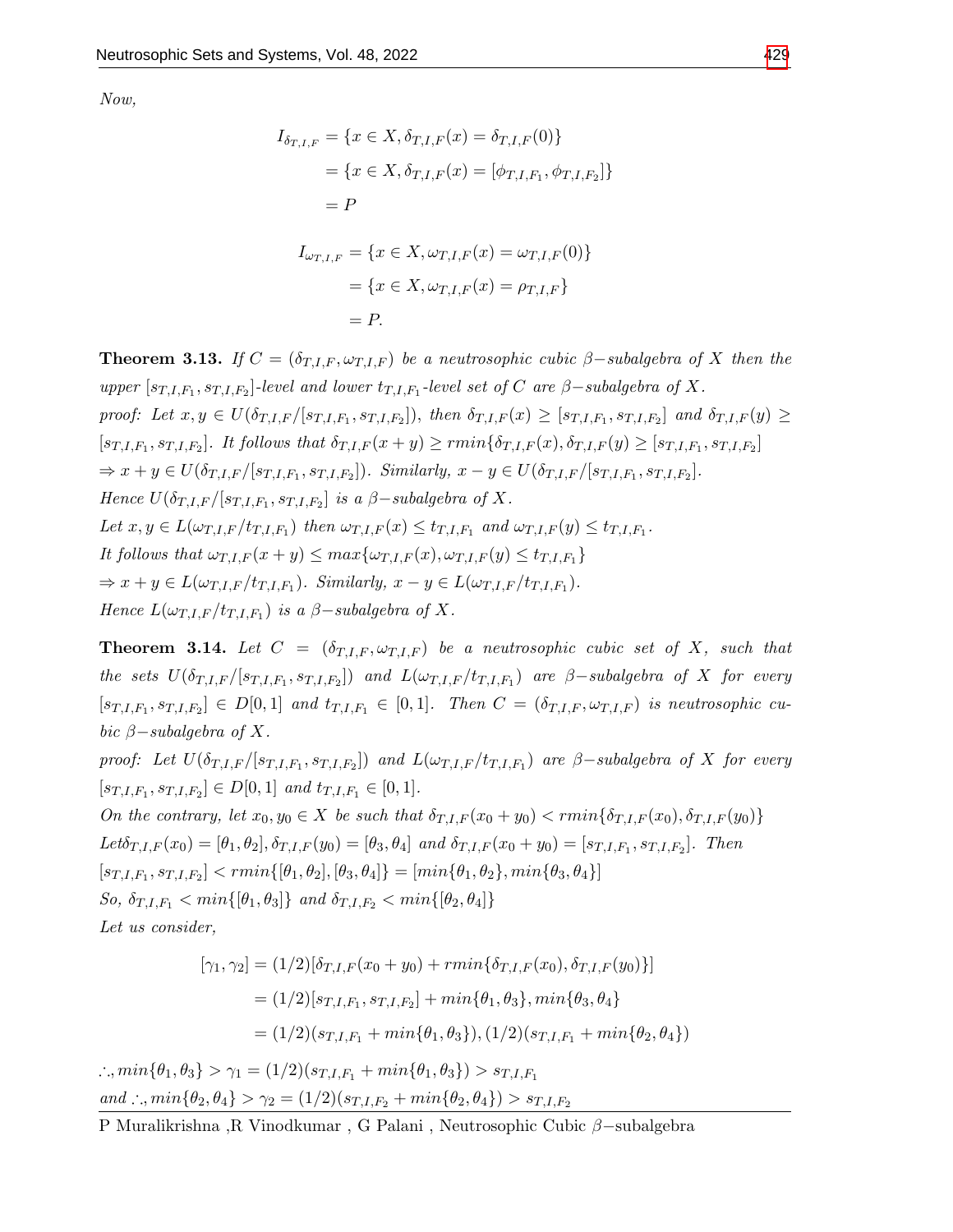$Hence \ [min\{\theta_1, \theta_3\}, min\{\theta_2, \theta_4\}] > [\gamma_1, \gamma_2] > [s_{T,I,F_1}, s_{T,I,F_2}], so \ that \ x_0 + y_0 \notin$  $U(\delta_{T,I,F}/[s_{T,I,F_1},s_{T,I,F_2}])$  which is a contradiction. Since  $\delta_{T,I,F}(x_0) = [\theta_1,\theta_2] \geq$  $[\min{\{\theta_1, \theta_3\}}, \min{\{\theta_2, \theta_4\}}] > [\gamma_1, \gamma_2]$  and  $\delta_{T,I,F}(y_0) = [\theta_3, \theta_4] \geq [\min{\{\theta_1, \theta_3\}}, \min{\{\theta_2, \theta_4\}}] >$  $[\gamma_1, \gamma_2] \rightarrow x_0 + y_0 \in U(\delta_{T,I,F}/[s_{T,I,F_1}, s_{T,I,F_2}])$ . Thus  $\delta_{T,I,F}(x + y) \geq$  $rmin{\lbrace \delta_{T,I,F}(x), \delta_{T,I,F}(y) \rbrace} \ \forall \ x, y \in X.$ 

 $Similarly, \delta_{T,I,F}(x-y) \geq rmin{\delta_{T,I,F}(x), \delta_{T,I,F}(y)} \forall x, y \in X$ . In the same way, we can prove  $\omega_{T,I,F}(x+y) = \omega_{T,I,F}(x+y) \leq max{\omega_{T,I,F}(x), \omega_{T,I,F}(y)} \ \forall \ x, y \in X.$ 

## 4. Homomorphism of Neutrosophic Cubic β−subalgebras

In this section, some of the interesting results on homomorphism of neutrosophic cubic  $\beta$ -subalgebra is being investigated.

**Theorem 4.1.** Suppose that  $f : X \to Y$  be a homomorphism from a  $\beta$ -algebra X to Y. If  $C = (\delta_{T,I,F} \omega_{T,I,F})$  is a neutrosophic cubic  $\beta$ -subalgebra of X, then the image  $f(C)$  $\{(x, f_{rsup}(\delta_{T,I,F}), f_{inf}(\omega_{T,I,F}))/x \in X\}$  of C under f is a neutrosophic cubic β–subalgebra of  $Y$ .

Proof: Let  $C = (\delta_{T,I,F}, \omega_{T,I,F})$  be a neutrosophic cubic  $\beta$ -subalgebra of X and let  $y_1, y_2 \in Y$ . We know that  $\{x_1 + x_2/x_1 \in f^{-1}(y_1) \& x_2 \in f^{-1}(y_2)\} \subseteq \{x \in X/x \in f^{-1}(y_1 + y_2)\}\)$ . Now

$$
f_{rsup}(\delta_{T,I,F})(y_1 + y_2) = rsup\{\delta_{T,I,F}(x)/x \in f^{-1}(y_1 + y_2)\}
$$
  
=  $rsup\{\delta_{T,I,F}(x_1 + x_2)/x_1 \in f^{-1}(y_1) \& x_2 \in f^{-1}(y_2)\}$   

$$
\geq rsup\{rmin\{\delta_{T,I,F}(x_1), \delta_{T,I,F}(x_2)/x_1 \in f^{-1}(y_1) \& x_2 \in f^{-1}(y_2)\}
$$
  
=  $rmin\{rsup\{\delta_{T,I,F}(x_1)/x_1 \in f^{-1}(y_1), \delta_{T,I,F}(x_2)/x_2 \in f^{-1}(y_2)\}\}$ 

In the same manner, we have

$$
f_{rsup}(\delta_{T,I,F})(y_1 - y_2) \ge rmin\{rsup\{\delta_{T,I,F}(x_1)/x_1 \in f^{-1}(y_1), \delta_{T,I,F}(x_2)/x_2 \in f^{-1}(y_2)\}\.
$$
 Also,  

$$
f_{inf}(\delta_{T,I,F})(y_1 + y_2) = inf\{\omega_{T,I,F}(x)/x \in f^{-1}(y_1 + y_2)\}
$$

$$
= inf\{\omega_{T,I,F}(x_1 + x_2)/x_1 \in f^{-1}(y_1) \& x_2 \in f^{-1}(y_2)\}
$$

$$
\leq \inf \{ \max \{ \omega_{T,I,F}(x_1), \omega_{T,I,F}(x_2)/x_1 \in f^{-1}(y_1) \& x_2 \in f^{-1}(y_2) \}
$$

$$
= \max \{ \inf \{ \omega_{T,I,F}(x_1)/x_1 \in f^{-1}(y_1), \omega_{T,I,F}(x_2)/x_2 \in f^{-1}(y_2) \}
$$

In the same way, we have

$$
f_{inf}(\omega_{T,I,F})(y_1-y_2) \leq max\{inf{\omega_{T,I,F}(x_1)/x_1 \in f^{-1}(y_1), \omega_{T,I,F}(x_2)/x_2 \in f^{-1}(y_2)\}.
$$

**Theorem 4.2.** Suppose that  $f : X \rightarrow Y$  be a homomorphism of  $\beta$ -algebra. If  $C =$  $(\delta_{T,I,F}, \omega_{T,I,F})$  is a neutrosophic cubic  $\beta$ -subalgebra of Y, then the pre-image  $f^{-1}(C)$  =  $\{\langle x, f^{-1}(\delta_{T,I,F}), f^{-1}(\omega_{T,I,F})\rangle / x \in X\}$  of C under f is a neutrosophic cubic  $\beta$ -subalgebra of  $X$ .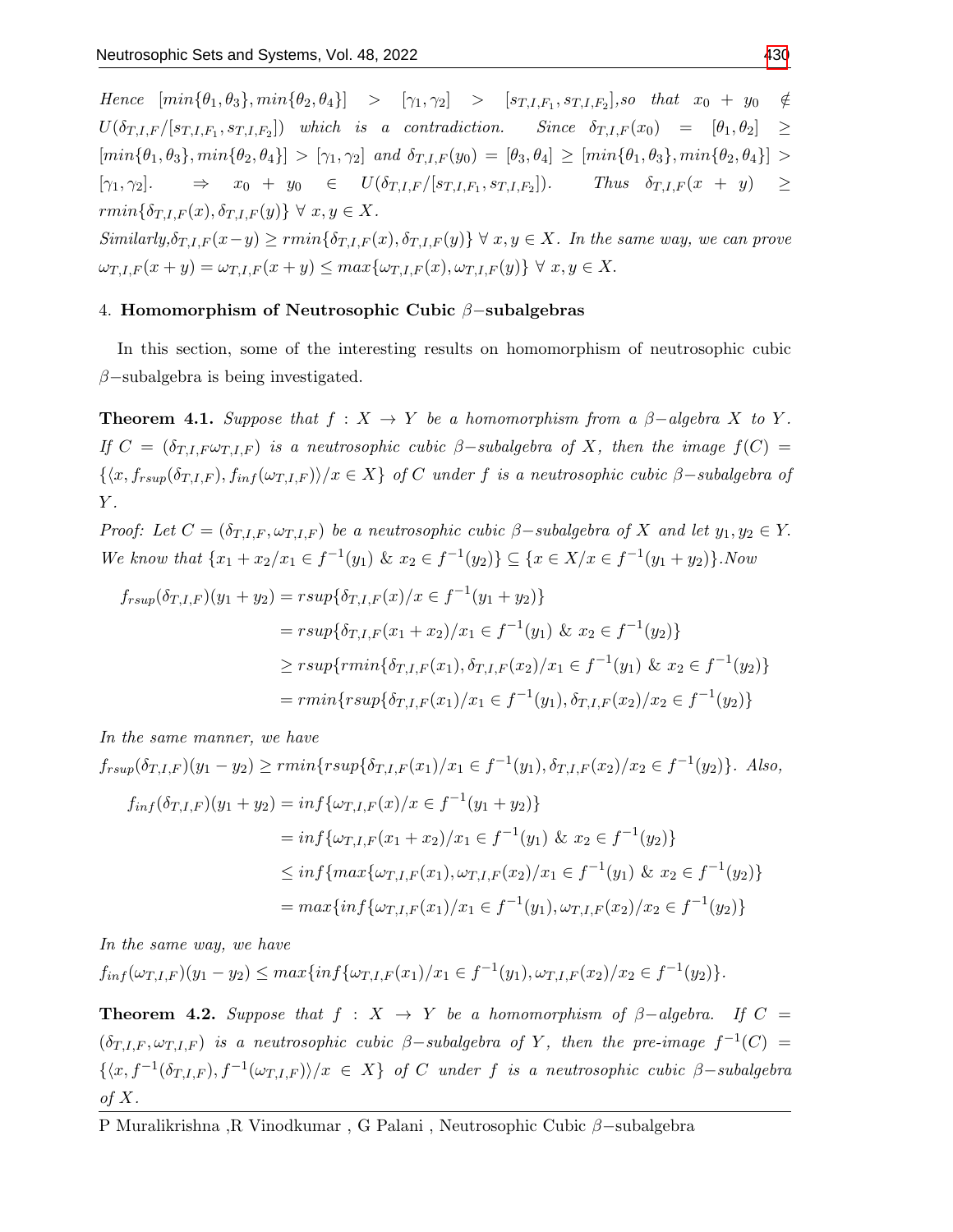proof: Assume that  $C = (\delta_{T,I,F} \omega_{T,I,F})$  is a neutrosophic cubic  $\beta$ -subalgebra of Y and let  $x, y \in X$ . Then

$$
f^{-1}(\delta_{T,I,F})(x+y) = \delta_{T,I,F}(f(x+y))
$$
  
=  $\delta_{T,I,F}(f(x) + f(y))$   

$$
\geq rmin{\delta_{T,I,F}(f(x)), \delta_{T,I,F}(f(y))}
$$
  
=  $rmin{f^{-1}(\delta_{T,I,F})(x), f^{-1}(\delta_{T,I,F})(y)}$ 

Similarly,  $f^{-1}(\delta_{T,F}) (x - y) > r \min\{f^{-1}(\delta_{T,F}) (x), f^{-1}(\delta_{T,F}) (y)\}$ 

$$
f^{-1}(\omega_{T,I,F})(x+y) = \omega_{T,I,F}(f(x+y))
$$
  
=  $\omega_{T,I,F}(f(x) + f(y))$   
 $\leq max{\omega_{T,I,F}(f(x)), \omega_{T,I,F}(f(y))}$   
=  $max{f^{-1}(\omega_{T,I,F})(x), f^{-1}(\omega_{T,I,F})(y)}$ 

Similarly,  $f^{-1}(\omega_{T,I,F})(x-y) \leq r \min\{f^{-1}(\omega_{T,I,F})(x), f^{-1}(\omega_{T,I,F})(y)\}$ ∴  $f^{-1}(C) = \{ \langle x, f^{-1}(\delta_{T,I,F}), f^{-1}(\omega_{T,I,F}) \rangle / x \in X \}$  of C under f is a neutrosophic cubic  $\beta$ -subalgebra of X.

#### Acknowledgements

The authors are grateful to the editorial team for their precious comments in the refinement of this article.

#### References

- 1. Ajay, D., Aldring, J., & Nivetha, S. (2020). Neutrosophic Cubic Fuzzy Dombi Hamy Mean Operators with Application to Multi-Criteria Decision Making ,Neutrosophic Sets and Systems, 38, 293-316.
- <span id="page-14-5"></span>2. Akbar Rezaei and Florentin Smarandache, (2020).The Neutrosophic Triplet of BI-algebras,Neutrosophic Sets and Systems, 33, 313-321.
- <span id="page-14-6"></span>3. Ansari, M. A. A., and Chandramouleeswaran, M. (2013). Fuzzy β−subalgebras of β−algebras International Journal of Mathematical Sciences and Engineering Applications, 7(5), 239-249.
- <span id="page-14-2"></span>4. Atanassov, K. T. (1986). Intuitionistic fuzzy sets, fuzzy sets and systems , 20(1), 87-96.
- <span id="page-14-0"></span>5. Biswas, R. (1994). Rosenfeld's fuzzy subgroups with interval-valued membership functions, Fuzzy sets and Systems, 63(1), 87-90.
- <span id="page-14-1"></span>6. Bordbar H. Mohseni Takallo M., Borzooei R.A. and Young Bae Jun.(2020). BMBJ-neutrosophic subalgebra in BCI/BCK-algebras, Neutrosophic Sets and Systems(31), 31-43.
- <span id="page-14-4"></span>7. Eman AboElHamd, Hamed M. Shamma, Mohamed Saleh and Ihab El-Khodary. (2021). Neutrosophic Logic Theory and Applications, Neutrosophic Sets and Systems, 41, 30-51.
- <span id="page-14-7"></span><span id="page-14-3"></span>8. Hemavathi, P., Muralikrishna, P., and Palanivel, K. (2018). On interval valued intuitionistic fuzzy β-subalgebras, Afrika Matematika, 29(1-2), 249-262.